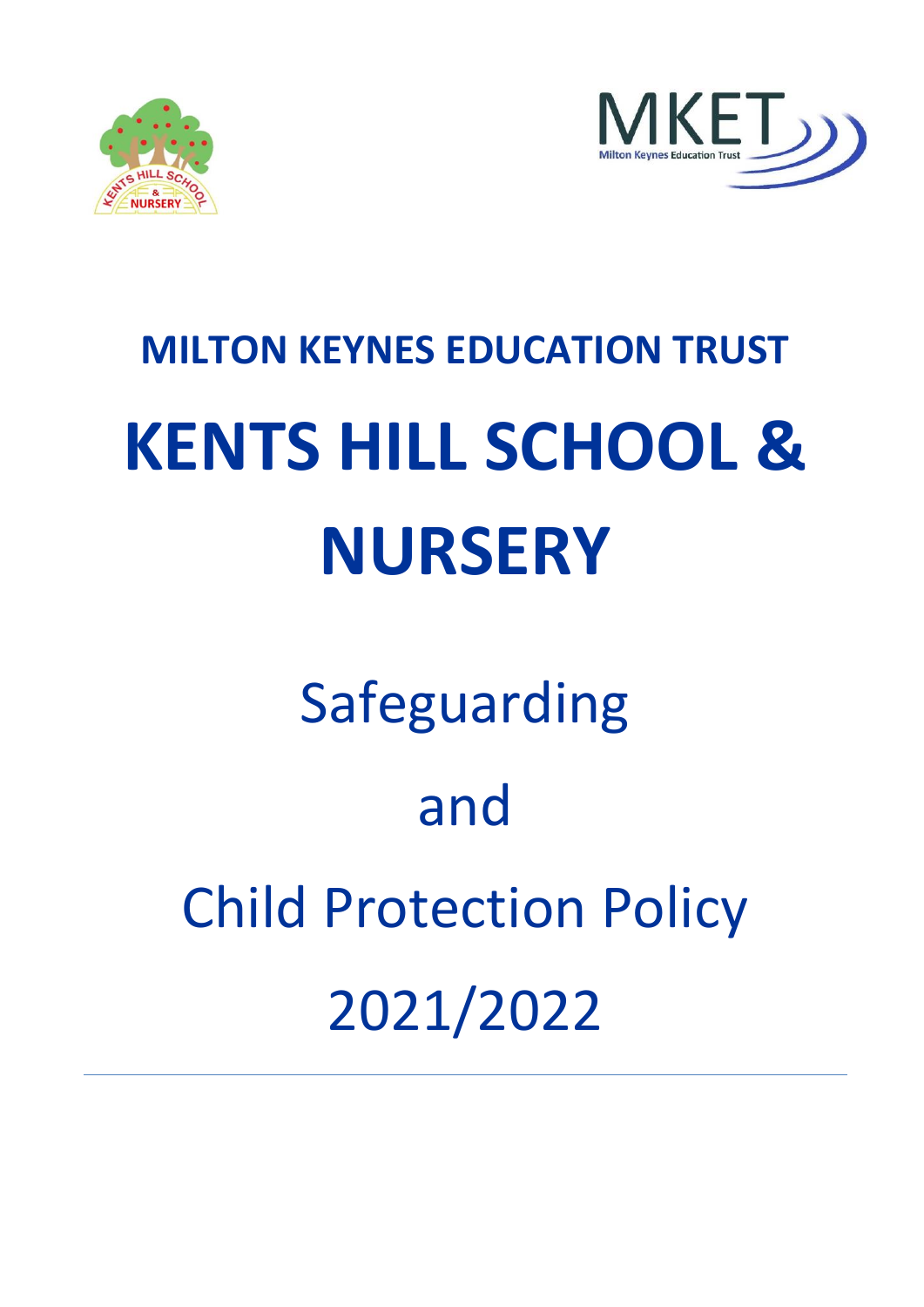| <b>Revision</b> | <b>Status</b> | Date     | Author   | <b>Comments</b>                                         |
|-----------------|---------------|----------|----------|---------------------------------------------------------|
| 1.0             | Approved      | 01 09 15 | A Purser |                                                         |
| 2.0             | Draft         | 24.09.16 | A Purser | Updated in line with Keeping Children Safe in Education |
| 2.1             | <b>Draft</b>  | 14.10.16 | A Purser | Updated in line with finalised Keeping Children Safe in |
|                 |               |          |          | <b>Education</b>                                        |
| 2.2             | Approved      | 15.12.16 | A Purser | Minor changes following consultation with colleagues    |
| 3.0             | Approved      | 20.9.17  |          | Updated for new academic year                           |
| 4.0             | Draft         | 01.09.21 | JM       | Updated in line with Keeping Children Safe in Education |
|                 |               |          |          | 2021                                                    |
| 4.1             | Approved      | 04.11.21 | JΜ       | Approved by LTSW                                        |
|                 |               |          |          |                                                         |
|                 |               |          |          |                                                         |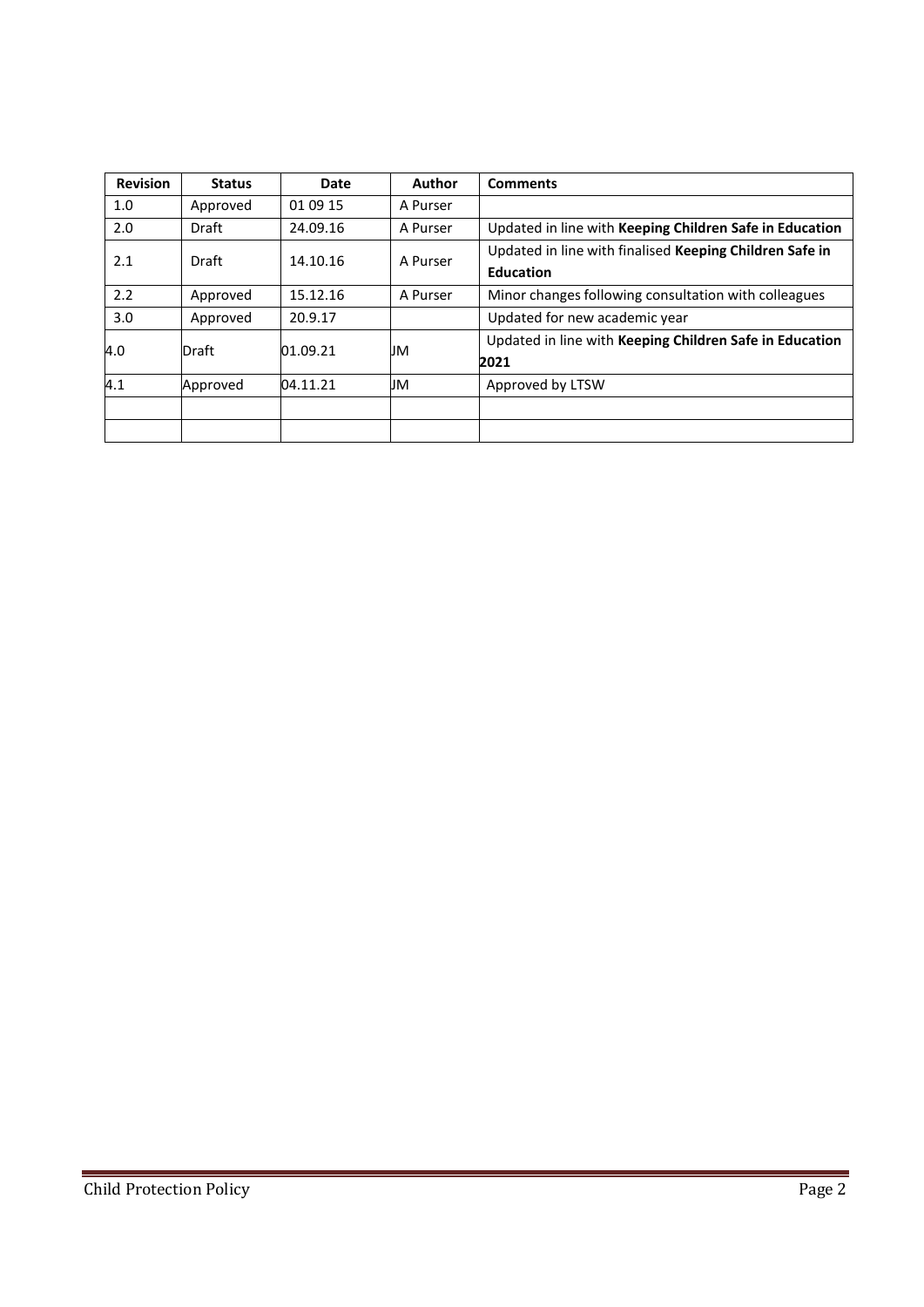# **Contents**

| 1.  |  |  |  |  |  |
|-----|--|--|--|--|--|
| 2.  |  |  |  |  |  |
| 3.  |  |  |  |  |  |
| 4.  |  |  |  |  |  |
|     |  |  |  |  |  |
|     |  |  |  |  |  |
|     |  |  |  |  |  |
|     |  |  |  |  |  |
|     |  |  |  |  |  |
| 5.  |  |  |  |  |  |
| 6.  |  |  |  |  |  |
| 7.  |  |  |  |  |  |
|     |  |  |  |  |  |
|     |  |  |  |  |  |
|     |  |  |  |  |  |
| 8.  |  |  |  |  |  |
|     |  |  |  |  |  |
|     |  |  |  |  |  |
| 9.  |  |  |  |  |  |
| 10. |  |  |  |  |  |
|     |  |  |  |  |  |
|     |  |  |  |  |  |
|     |  |  |  |  |  |
|     |  |  |  |  |  |
|     |  |  |  |  |  |
|     |  |  |  |  |  |
|     |  |  |  |  |  |
|     |  |  |  |  |  |
|     |  |  |  |  |  |
|     |  |  |  |  |  |
|     |  |  |  |  |  |
|     |  |  |  |  |  |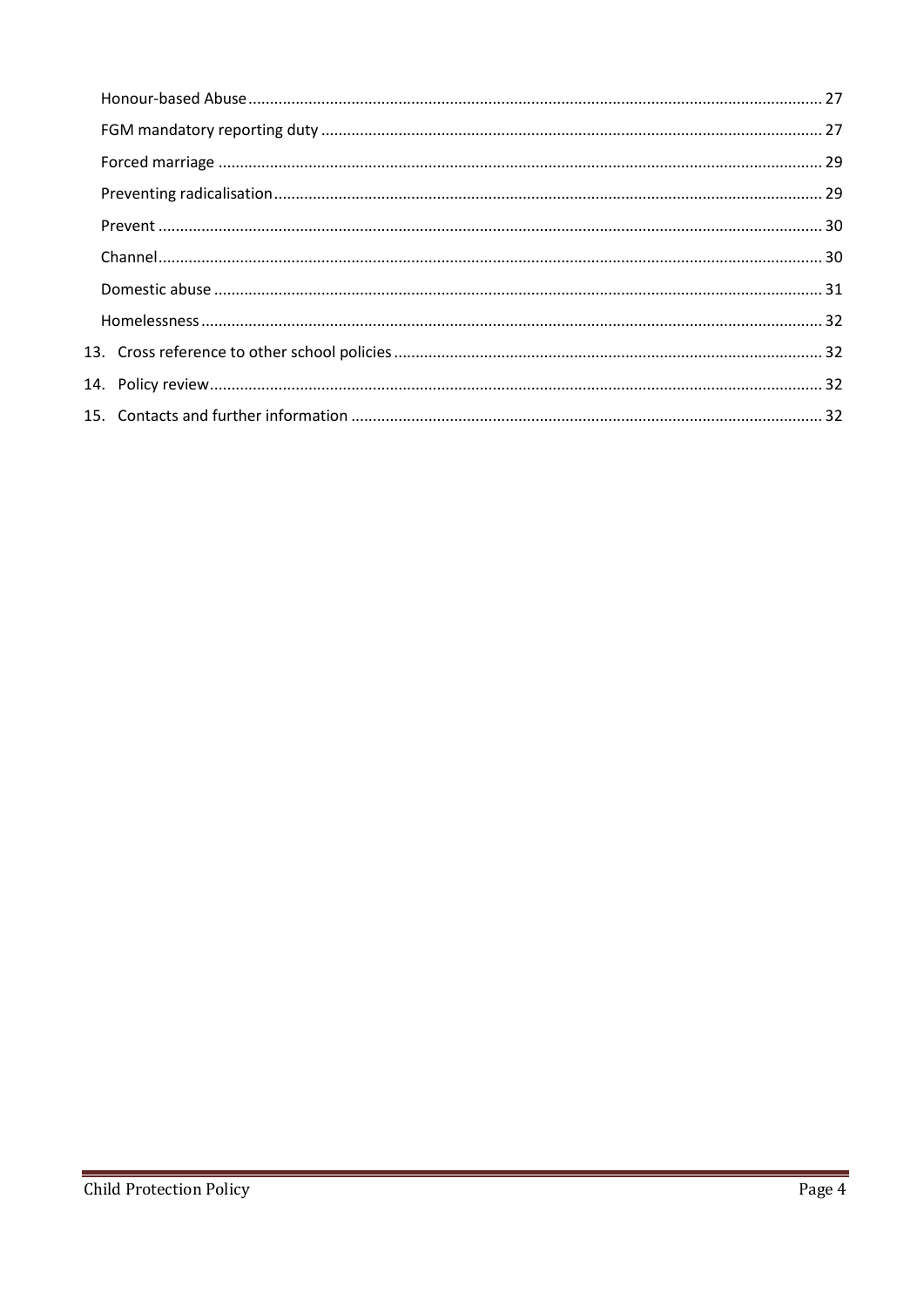# <span id="page-4-0"></span>**KEY CONTACTS**

#### **Contact should be made through the school on 01908 679809**

#### **MKET Chief Executive Officer:**

Ms Michelle Currie

#### **MKET Senior designated safeguarding lead:**

Mrs Ann Purser

# **Headteacher:**

Mrs Jane Mackie

## **Designated safeguarding lead:**

Mrs Jane Mackie

## **Deputy designated safeguarding leads:**

Mrs Debbie Castle Mrs Sue Armitage Miss Sophie O'Dell

#### **Designated on-line safety lead:**  Mrs Mackie

**Designated PREVENT lead:**  Mrs Mackie

#### **Designated CSE lead:**  Mrs Mackie

#### **Designated LAC leads:**  Mrs Mackie

#### **Chair of governing body**  Mrs Justine Ives

#### **Designated governor for safeguarding:**  Mrs Justine Ives

# **Designated governor for safer recruitment:**

Mrs Justine Ives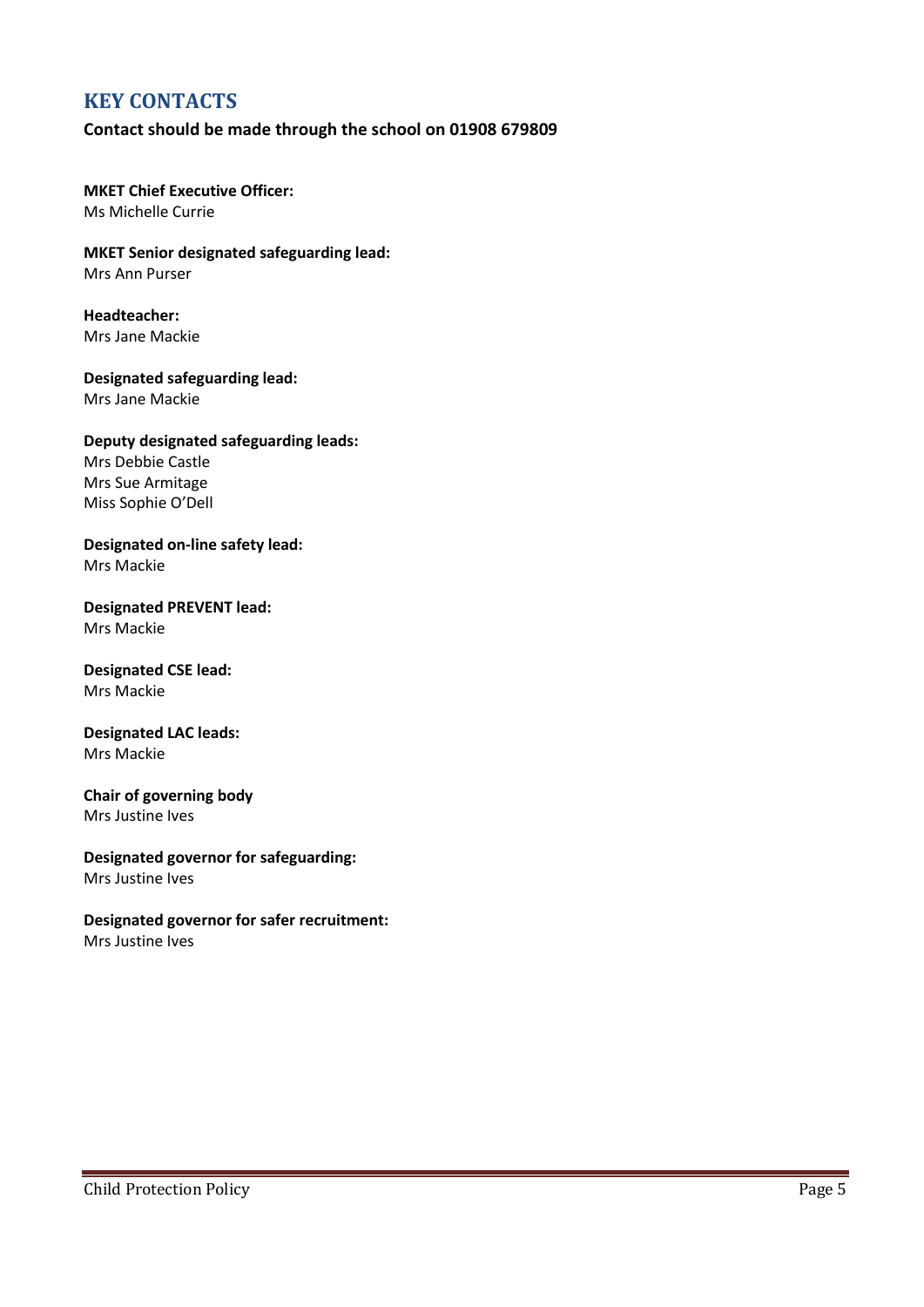# <span id="page-5-0"></span>**Safeguarding statement**

Safeguarding is everybody's business. Kents Hill School is committed to ensuring that all our children and young people are safe and feel safe; that children, parents, carers, and staff are able to talk about any safeguarding concerns and feel assured that they will be listened to; and that all staff and volunteers are aware of and implement safeguarding procedures and guidance, including what to do if they suspect a child or young person may be experiencing, or at risk of, harm. We expect everyone who works in our school to share this commitment.

**This policy applies to all adults, including volunteers, working in or on behalf of Kents Hill School & Nursery** 

# <span id="page-5-1"></span>**1. General principles**

Nothing is more important than children's welfare. Children (defined as anyone who has not yet reached their eighteenth birthday) who need help and protection deserve high quality and effective support as soon as a need is identified. (Working Together to Safeguard Children, 2018).

At Kents Hill School, children are taught about safeguarding, including online, through various teaching and learning opportunities, as part of providing a broad and balanced curriculum. Children are taught to recognise when they are at risk and how to get help when they need it.

Schools and all school staff are an important part of the wider safeguarding system for children. Safeguarding and promoting the welfare of children is everyone's responsibility and everyone who comes into contact with children and their families has a role to play. In order to fulfil this effectively, all professionals should make sure their approach is child centred. This means they should consider, at all times, what is in the best interests of the child.

Kents Hill School will ensure that there are appropriate systems in place for seeking and taking into account the child's wishes and feelings when making decisions, taking action and deciding what services to provide to protect individual children. Staff (and other adults working for or on behalf of the school) will receive appropriate child protection and safeguarding training to ensure they are aware of their roles in the early recognition of abuse or neglect and the appropriate procedures to follow. In addition, all staff will receive safeguarding and child protection updates (via email, bulletins and staff meetings) as required, but at least annually, to provide them with relevant skills and knowledge to safeguard children effectively. We will ensure that arrangements are in place to safeguard and promote the welfare of children and young people, regardless of any barriers they may face, by:

- Ensuring that the welfare of the child is paramount
- Ensuring that all children, regardless of age, gender, ability, culture, race, language, religion or sexual identity, have equal rights to protection
- Establishing a safe environment in which children can learn and develop, where they feel secure and are encouraged to talk and are listened to
- Providing children and young people with opportunities to discuss issues and report problems affecting their safety and welfare
- Safeguarding their welfare, particularly those children and young people who are most disadvantaged and vulnerable (including children who have SEND or certain health conditions, EAL, are Young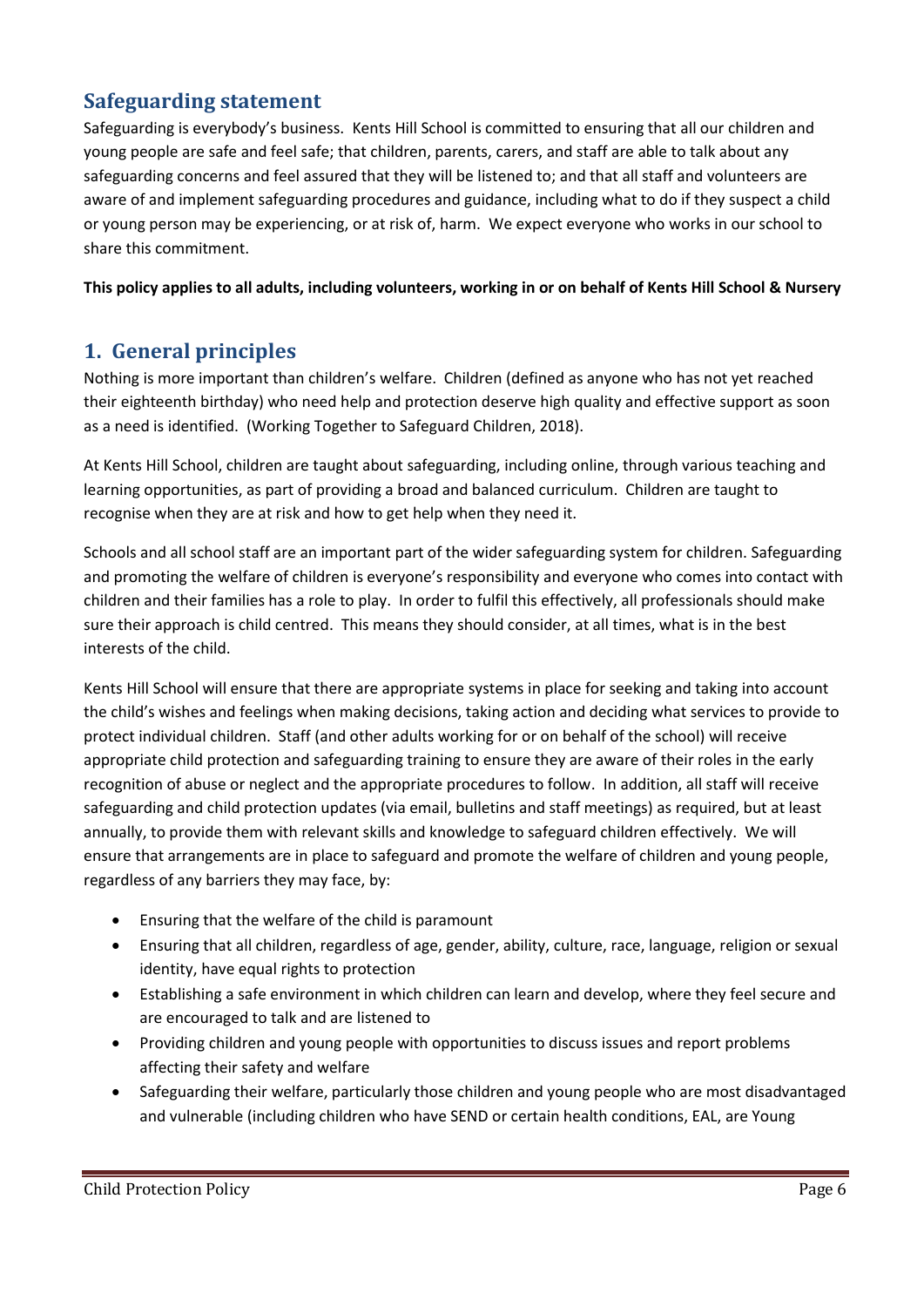Carers, are known to be living in difficult situations, are at risk of FGM, exploitation or radicalisation, are risk due to their own or a family member's mental health needs)

- Including opportunities in the curriculum for children to develop the skills they need to recognise and stay safe from abuse
- Ensuring safe recruitment practices
- Ensuring robust procedures for recognition and referral where there are welfare or child protection concerns
- Raising awareness amongst staff of child protection issues and ensuring staff are equipped to deal with concerns and keep children safe
- Monitoring and supporting children and young people who are in care, previously in care, subject to child protection plans or have a social worker, and contributing to the implementation of their plan
- Promoting partnership working with parents and professionals

# <span id="page-6-0"></span>**2. Legislation and guidance**

This policy is based on the Department for Education's statutory guidance [Keeping Children Safe in Education](https://assets.publishing.service.gov.uk/government/uploads/system/uploads/attachment_data/file/1007260/Keeping_children_safe_in_education_2021.pdf)  [\(2021\)](https://assets.publishing.service.gov.uk/government/uploads/system/uploads/attachment_data/file/1007260/Keeping_children_safe_in_education_2021.pdf) and [Working Together to Safeguard Children \(2018\).](https://www.gov.uk/government/publications/working-together-to-safeguard-children--2) We comply with this guidance and the arrangements agreed and published by Milton Keynes Safeguarding Children Partnership (MKSCP), part of MK Together [MK Together policy and procedures](http://www.mkscb.org/policy-procedures/) 

All staff will, as a minimum, read part 1 and Annex A of Keeping Children Safe in Education (2021) which summarises the full document, and be able to demonstrate that they have understood the contents.

The following three safeguarding partners are identified in Keeping Children Safe in Education; they will make arrangements to work together to safeguard and promote the welfare of local children, including identifying and responding to their needs:

- The local authority (LA)
- A clinical commissioning group for an area within the LA
- The chief officer of police for a police area in the LA area

# <span id="page-6-1"></span>**3. Definitions**

**Safeguarding:** Safeguarding and promoting the welfare of children is defined in Keeping Children Safe in Education as:

- Protecting children from maltreatment
- Preventing the impairment of the health or development of children's mental and physical health or development
- Ensuring that they grow up in circumstances consistent with the provision of safe and effective care
- Taking action to enable all children to have the best outcomes

**Child Protection:** Child Protection is the aspect of safeguarding that focuses on the processes undertaken to protect children who have been identified as suffering, or being at risk of suffering significant harm.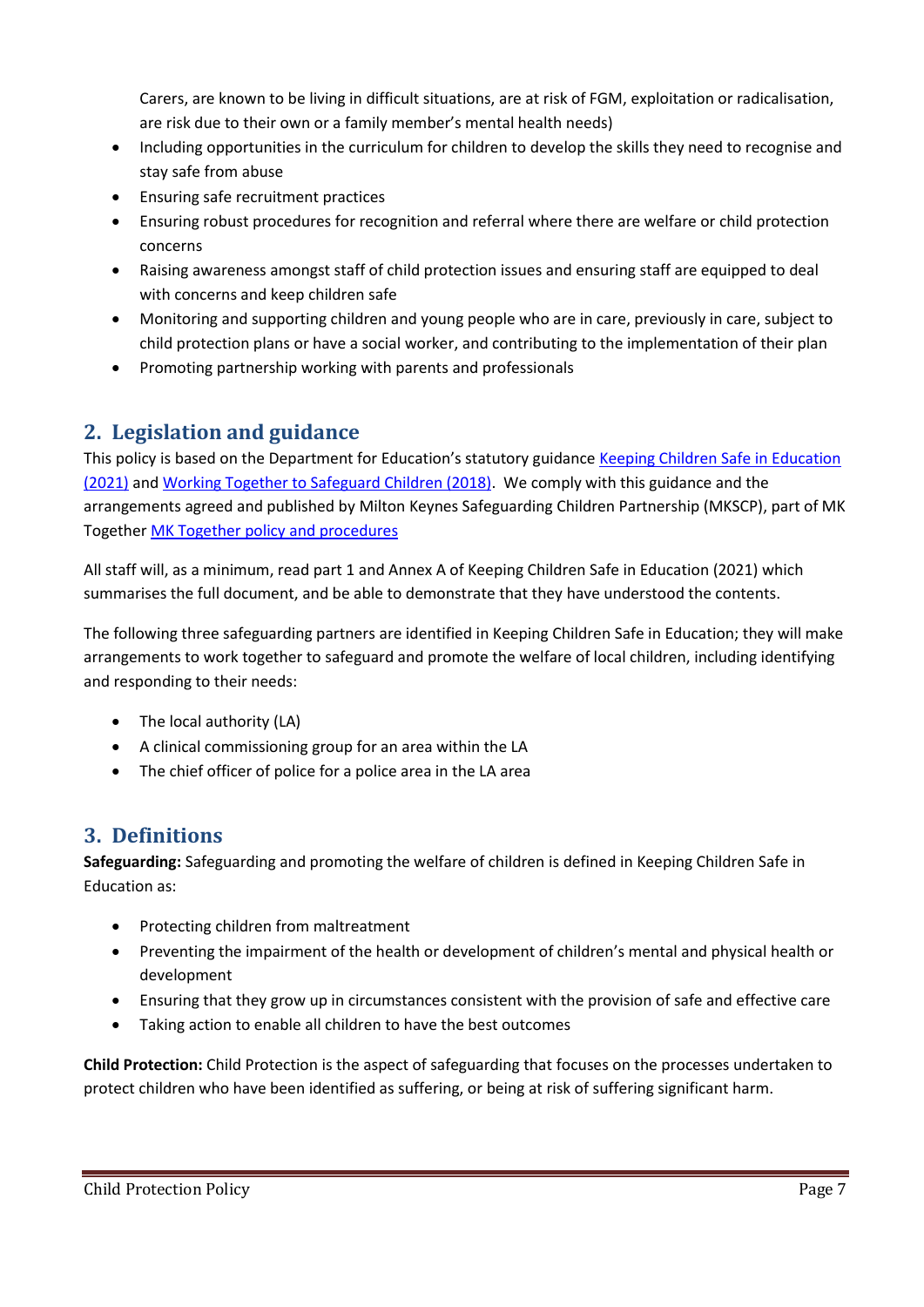# <span id="page-7-0"></span>**4. Roles and responsibilities**

All adults working with or on behalf of children have a responsibility to protect them. There are, however, key people within schools and the Local Authority who have specific responsibilities under child protection procedures.

## <span id="page-7-1"></span>**The Designated Safeguarding Lead**

The responsibilities of the Designated Safeguarding Lead are defined in a job description that is in line with Keeping Children Safe in Education (2021).

The Designated Safeguarding Lead has the status and authority within the school to carry out the duties of the post including committing resources and, where appropriate, supporting and directing other staff.

During term time, the Designated Safeguarding Lead and/or a Deputy Designated Safeguarding Lead will be available during school hours for staff and parents in the school to discuss any safeguarding concerns.

Details of contact names and arrangements for out of hours/out of term activities are provided to Children's Social Care.

# <span id="page-7-2"></span>**Designated Safeguarding Lead responsibilities**

Full details of the Designated Safeguarding Lead's responsibilities can be found in Keeping Children Safe in Education (2021). In summary, responsibilities include:

- Ensuring that child protection procedures are followed within the school and to make appropriate, timely referrals to the Milton Keynes Multi-Agency Safeguarding Hub (MASH) in accordance with the Milton Keynes Safeguarding Board's multi-agency safeguarding procedures
- Ensuring that all staff employed within the school, including temporary staff and volunteers, are aware of the school's internal procedures in addition to the government guidance Keeping Children Safe in Education (2021); to advise other staff; and to offer support to those requiring this
- Undertaking specialist child protection training, updated at a minimum of every two years
- Linking with the Milton Keynes Safeguarding Children Partnership [\(MK Together\)](https://www.mktogether.co.uk/) and ensure that all staff are aware of relevant training opportunities, as well as updates in local policies on safeguarding
- Ensuring a statement is published that informs parents and carers about the school's duties and responsibilities under child protection procedures. The school must publish its child protection policy online on the school website and make copies available to parents on request

In detail the Designated Safeguarding Lead is responsible for:

#### **Managing referrals and cases**

- Ensuring referrals of all cases of suspected abuse or neglect to the Milton Keynes Multi-Agency Safeguarding Hub (MASH), Police (cases where a crime may have been committed) and to the Channel programme where there is a radicalisation concern
- Referring cases where a person is dismissed or left due to risk/harm to a child to the Disclosure and Barring Service as required
- Keeping an up to date list of Children Looked After (CLA) and ensuring information is shared with appropriate staff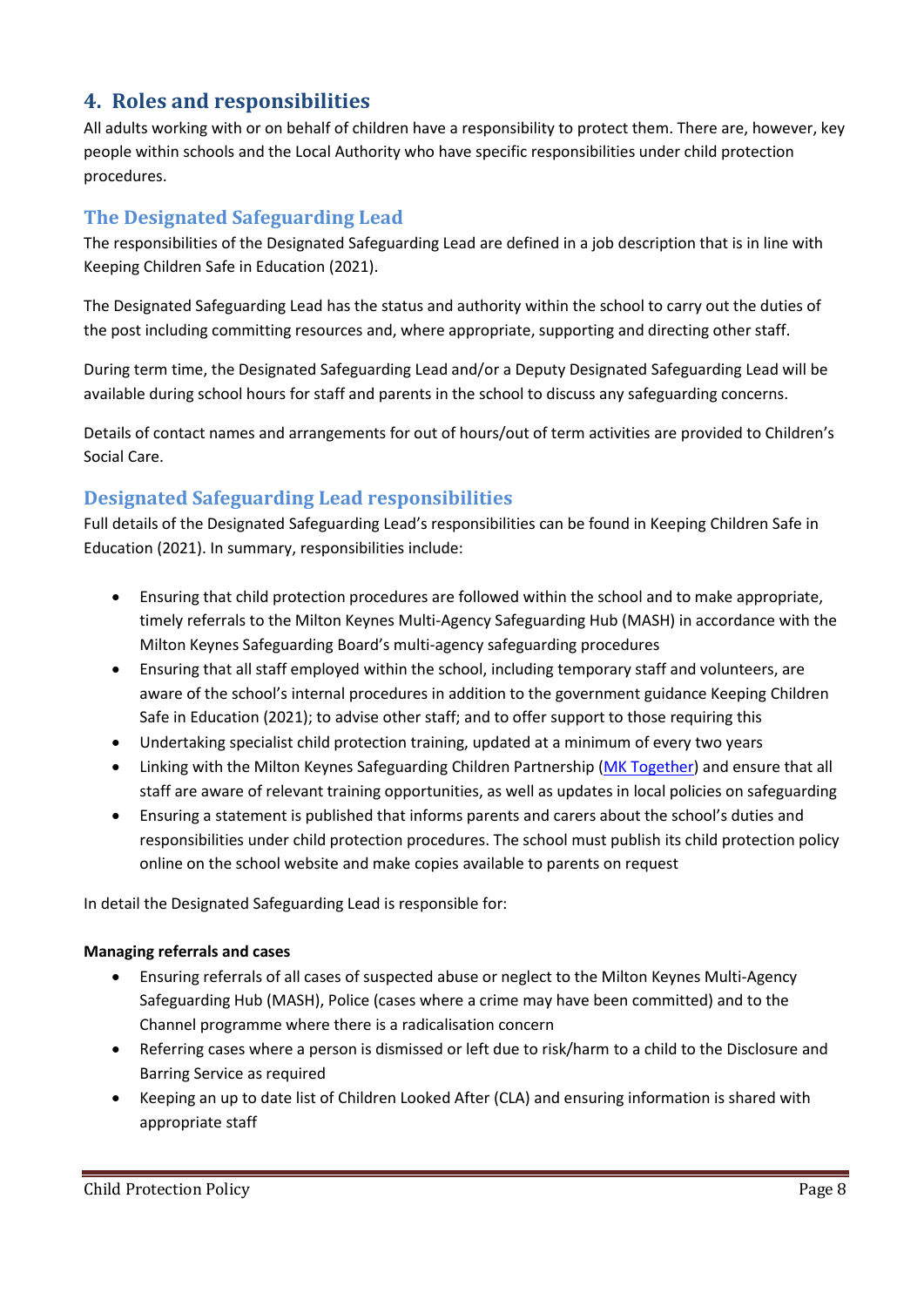#### **Work with others**

- Act as a point of contact with the three safeguarding partners
- Liaison with the Headteacher to provide information on ongoing enquiries under section 47 of the Children Act 1989 and police investigations
- Liaison with "case managers" and the LADO on cases which concern a staff member
- Liaison with staff (particularly pastoral support staff, school nurses, IT Technicians, and SENCOs) on matters of safety and safeguarding and whether to make a referral
- Act as a source of support, advice and expertise for all staff

#### **Training**

The Designated Safeguarding Leads will undertake specialist safeguarding and child protection training which will be updated at least every two years. All new staff are required to attend a safeguarding induction session with the Designated Safeguarding Lead. All staff will receive regular safeguarding training throughout the academic year on current issues such as female genital mutilation (FGM), Prevent, Child Sexual or Criminal exploitation (CSE/CCE), online safety, signs and types of abuse, substance abuse, mental health – this list is not exhaustive. The DSL will use weekly updates from Andrew Hall Safeguarding and NSPCC to keep staff informed of current safeguarding issues, policy changes and resources to maintain a culture of vigilance around safeguarding and early help.

Staff on contracts to companies supplying contracted services, for example catering and cleaning staff, will receive basic safeguarding training from the DSL in the school to complement that supplied by their employer.

#### **Raising Awareness**

The Designated Safeguarding Lead needs to:

- Ensure the school's child protection policies and procedures are known, understood and used appropriately
- Ensure the school's safeguarding and child protection policy is reviewed annually as a minimum and the procedures and implementation are updated and reviewed regularly, working with the school's governing board regarding this
- Ensure that the school's safeguarding and child protection policy is publicly available and that parents are aware that referrals concerning suspected abuse or neglect may be made and what role the school plays in this
- Link with Milton Keynes Safeguarding Children Partnership (MK Together) to make sure staff are aware of training opportunities and the latest local policies on safeguarding

## <span id="page-8-0"></span>**All staff responsibilities**

- Induction training: all staff members, including the Headteacher (if they are not a designated lead) will receive a mandatory induction to familiarise themselves with:
	- o Relevant policies and procedures, including the child protection policy, the behaviour policy and staff code of conduct
	- o [Keeping Children Safe in Education](https://assets.publishing.service.gov.uk/government/uploads/system/uploads/attachment_data/file/1007260/Keeping_children_safe_in_education_2021.pdf) Part 1 and Annex A of Keeping Children Safe in Education [\(2021\)](https://assets.publishing.service.gov.uk/government/uploads/system/uploads/attachment_data/file/1007260/Keeping_children_safe_in_education_2021.pdf)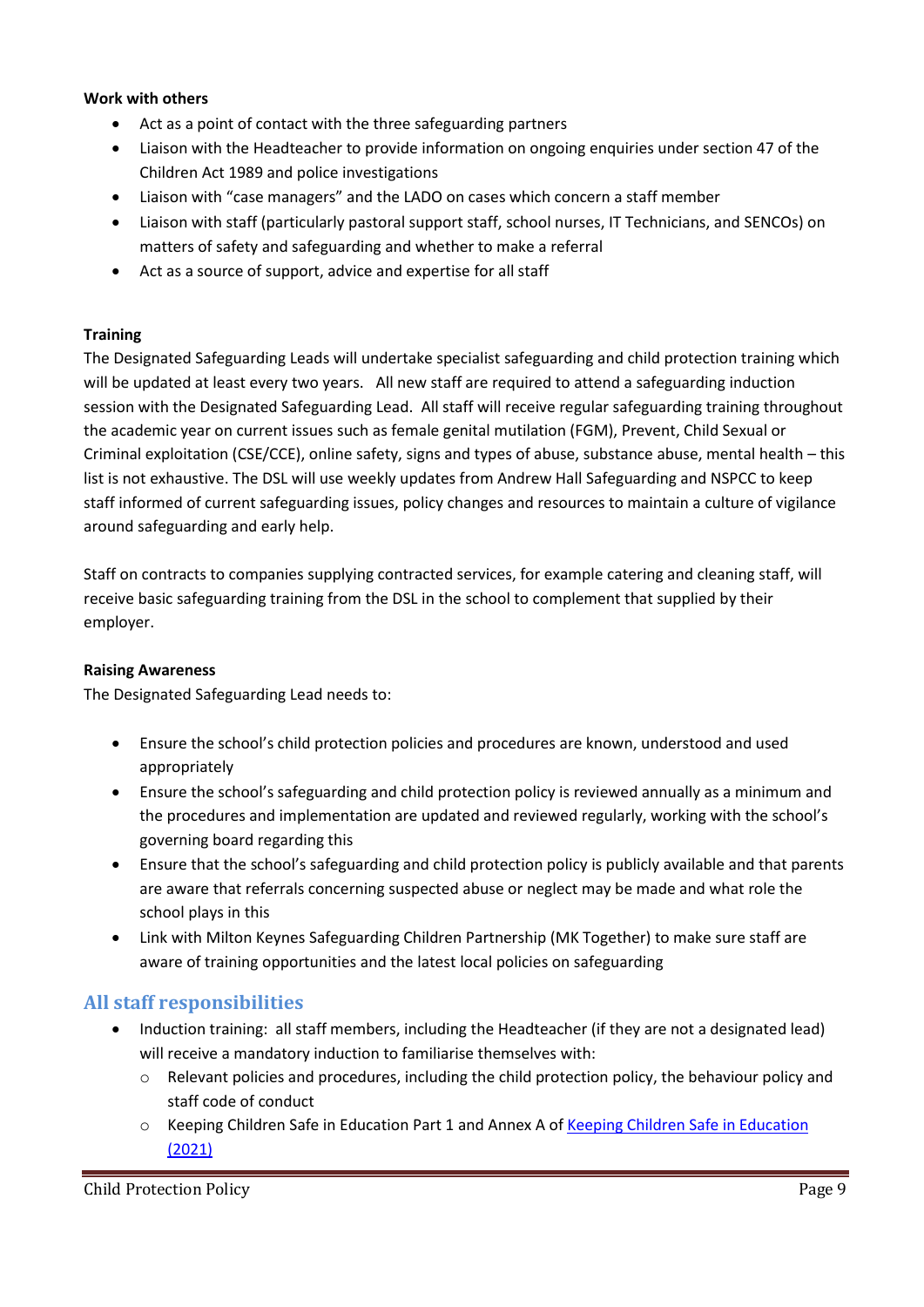- o [What to Do If You Are Concerned About a Child: Advice for Practitioners \(DfE, 2015\)](https://www.gov.uk/government/uploads/system/uploads/attachment_data/file/419604/What_to_do_if_you_re_worried_a_child_is_being_abused.pdf)
- o Information about the signs and indicators of abuse and neglect
- $\circ$  Information regarding child sexual exploitation, child criminal exploitation, female genital mutilation and Prevent
- o Information on what to do if they have concerns about a child or young person.
- o The role of the Designated Safeguarding Lead and any deputies
- o The safeguarding response to children who go missing from education [Children Missing Education](https://assets.publishing.service.gov.uk/government/uploads/system/uploads/attachment_data/file/550416/Children_Missing_Education_-_statutory_guidance.pdf)  [2016](https://assets.publishing.service.gov.uk/government/uploads/system/uploads/attachment_data/file/550416/Children_Missing_Education_-_statutory_guidance.pdf)
- To read and understand Part 1 and Annex A of Keeping Children Safe in Education, 2021.
- To attend child protection training, including updates on safeguarding and child protection, as required, but at least annually
- To be aware of the mandatory duty, introduced by the Serious Crime Act 2015 that requires teachers to report known cases of Female Genital Mutilation involving children under 18 to the police
- To be aware of how to raise concerns about poor or unsafe practice and potential failures in the school's safeguarding processes and what to if concerns are not addressed
- To be aware of the early help process and understand their role in it
- To be aware of the referral process to Children's Social Care and the role they might be expected to play in assessments
- To know what to do if a child tells them that he/she is being abused or neglected

If a student begins to confide any matter involving alleged abuse, or neglect, whether physical, emotional or sexual, to a member of staff, they should follow the following guidelines:

- Don't make any promises to the student
- Don't reveal your own feelings
- Stay calm and reassuring
- Explain that you cannot promise to keep what they tell you as a secret you have a duty to inform the DSL
- Do not press for details or ask leading questions
- Ask if they have told anyone else
- Assure the student that they have done the right thing
- Write a detailed account, using the student's own words, dated, timed and signed
- Inform the DSL or DDSL
- Upload the detailed account to **MyConcern** as this may be needed as evidence in court

It is important to listen to the student and not interrupt while he or she is freely recalling significant events and to make a note of all that is said, which is to be passed to the designated member of staff. Staff should also be aware that noted recordings of the discussion may need to be used in any subsequent court proceedings and may be made available to the student's parents/carers at the Child Protection conference.

#### **If a child is suffering or likely to suffer harm, or is in immediate danger**

Make a referral to children's social care and/or the police immediately if you believe a child is suffering or likely to suffer harm, or in immediate danger. **Anyone can make a referral.**

Tell the DSL as soon as possible if you make a referral directly.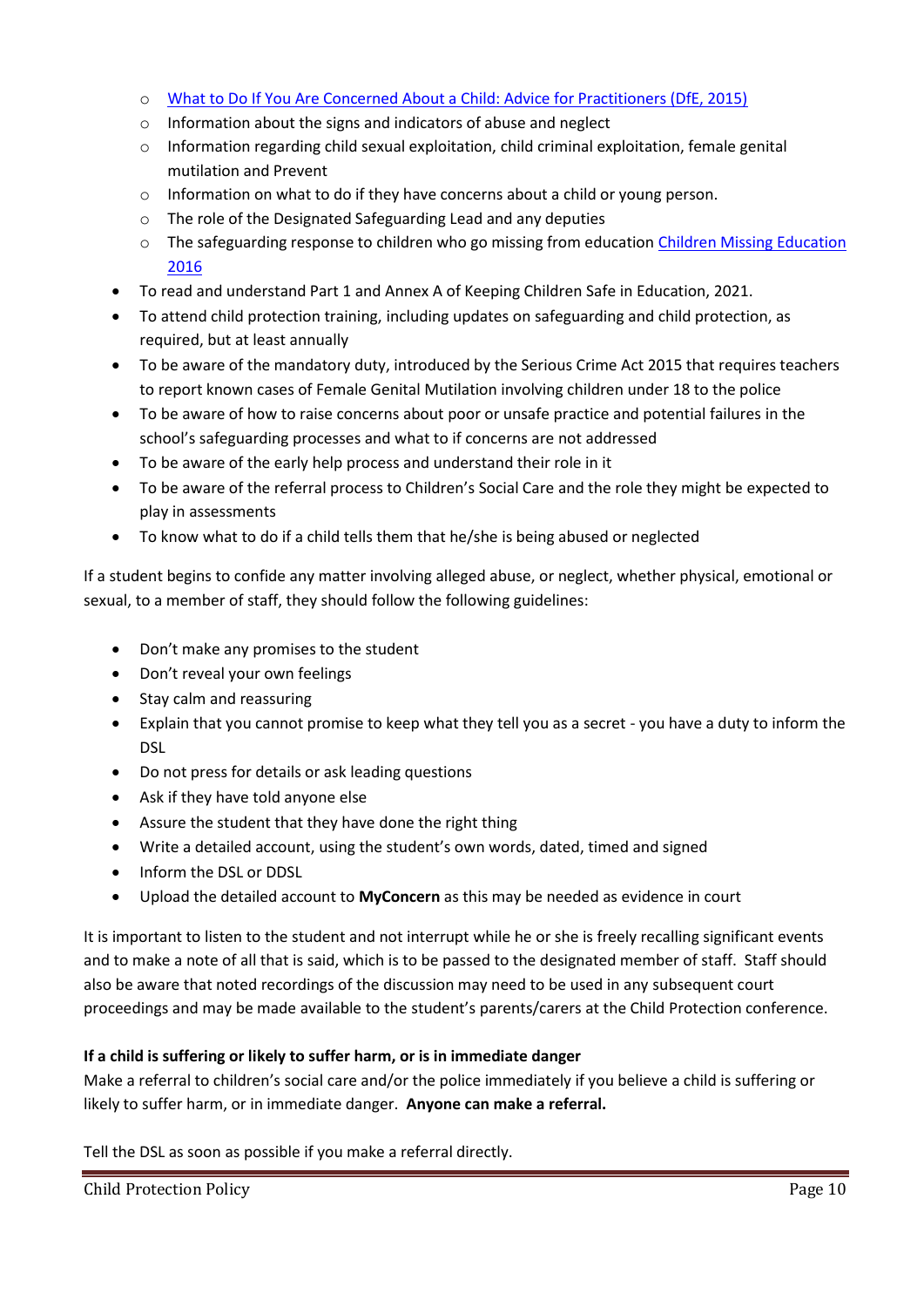You can report child abuse to the Milton Keynes Multi-Agency Support Hub (MASH) by calling 01908 525169/70 or by using this link:

<https://www.milton-keynes.gov.uk/children-young-people-families/children-s-social-care/worried-about-a-child>

The welfare of the student is paramount; therefore all situations must be treated with sensitivity. Staff must maintain an appropriate level of confidentiality. This means only involving those who need to be involved, such as the DSL or DDSL and Children's Social Care.

# <span id="page-10-0"></span>**Headteacher's responsibility**

The Headteacher will ensure that:

- Staff are fully aware of Kents Hill School's safeguarding and child protection policies and that these policies are fully implemented
- The Designated Safeguarding Lead is given sufficient support, time and resources to carry out their responsibilities
- Staff are released to attend child protection conferences, professionals meetings, team around the family meetings, core group meetings and any other meetings held to discuss potential safeguarding issues concerning students at the school
- Safe recruitment practice is followed in all cases whenever recruiting to all paid or unpaid volunteer posts
- Appropriate DBS checks are completed, including section 128 provision checks for all staff involved in the management of the school which may be considered to include any teaching positions on the senior leadership team, any teaching positions that carry a department headship, any non-teaching staff who are part of the senior leadership team as well as Governors, Trustees, Directors and the Headteacher
- Referral is made to the disclosure and barring service where there are concerns that a person has caused harm or poses a future risk of harm to children and as a consequence has been dismissed or has resigned
- Kents Hill School offers a safe environment for staff and students to raise concerns about poor or unsafe practice
- Appropriate action is taken whenever an allegation is made against a member of staff
- In conjunction with the Designated Safeguarding Lead, complete an annual safeguarding audit, which will be submitted electronically to the MK Together Partnership within the notified timeframe
- Audit outcomes are shared with the Governing Board and will form the basis of the school's own Annual Report to Governors which details key actions to be taken as a result of the audit - actions to be included in the school's development planning

# <span id="page-10-1"></span>**Governing Body responsibilities**

Governing Boards must ensure that they comply with their duties under legislation. They must also have regard to this guidance to ensure that the policies, procedures and training in their schools are effective and comply with the law at all times.

Additional information to support Governing Boards in carrying out their duties can be found in Keeping Children Safe in Education (2021) – Part 2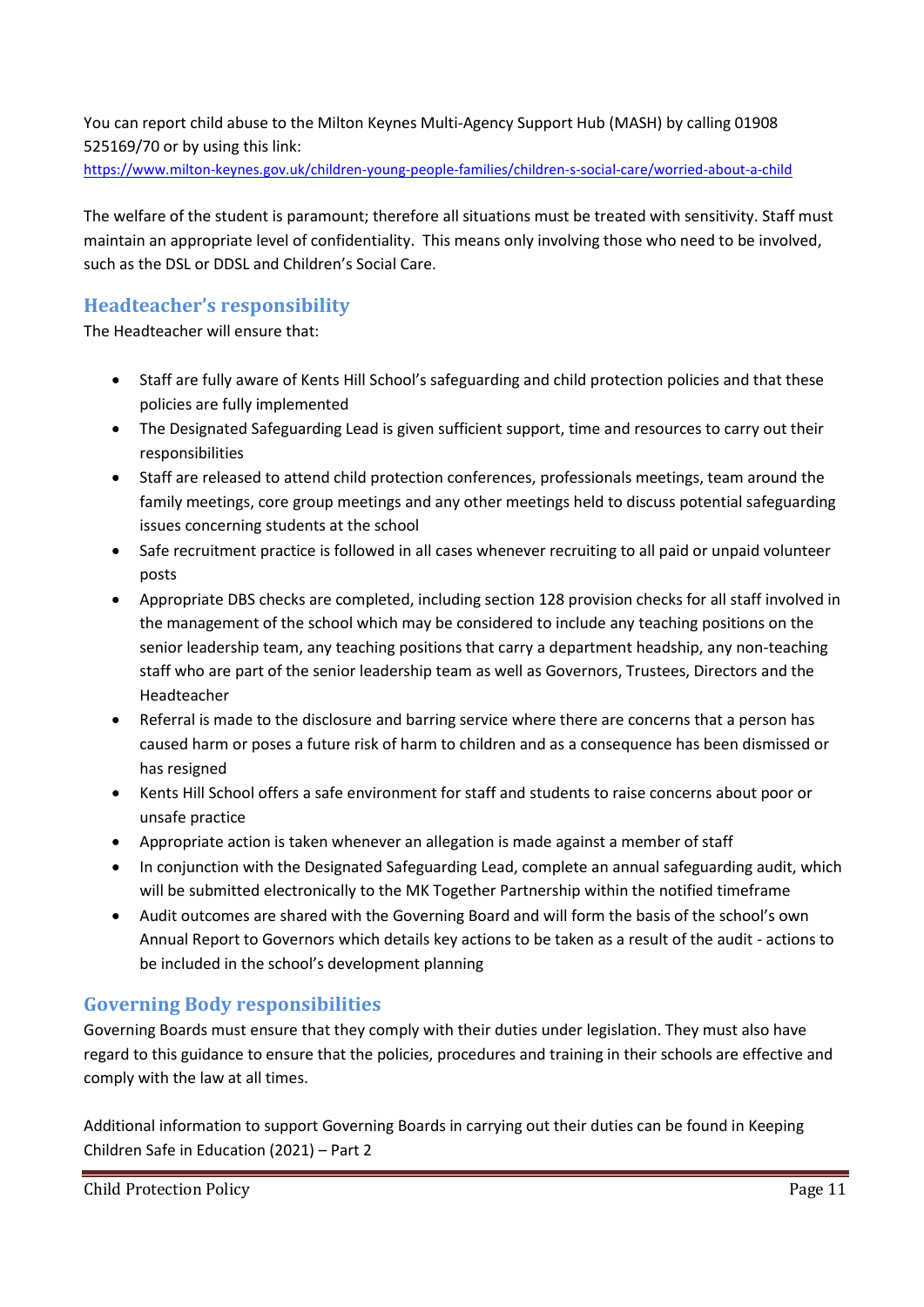In summary responsibilities placed on Governing Boards include:

- Appointing an appropriate senior member of staff to act as the Designated Safeguarding Lead.
- Ensuring, in conjunction with the Headteacher, that the Designated Safeguarding Lead fulfils the role and upholds the school's statutory responsibilities
- Supporting inter-agency working, which includes providing a coordinated offer of early help when additional needs of children are identified
- Ensuring that an effective child protection policy and procedures are in place and that the policy and structures supporting safeguarding children are reviewed annually as a minimum, together with a staff code of conduct
- Ensuring staff are provided with Part One of Keeping Children Safe in Education (2021) and are aware of specific safeguarding issues
- Ensuring that staff induction is in place with regards to child protection and safeguarding
- Ensuring that all of the Designated Safeguarding Leads (including deputies) should undergo formal child protection training every two years (in line with MK Together guidance) and receive regular (annual) safeguarding refreshers (for example via e-bulletins, meeting other DSLs, or taking time to read and digest safeguarding developments)
- Prioritising the welfare of children and young people and creating a culture where staff are confident to challenge senior leaders over any safeguarding concerns
- Ensuring that children are taught about safeguarding in an age appropriate way
- Ensuring appropriate filters and monitoring systems are in place to safeguard children from potentially harmful and inappropriate online material
- Ensuring that there is a nominated governor for safeguarding children on the Governing Board

Governors will not be given details relating to individual child protection cases or situations, in order to ensure confidentiality is not breached.

# <span id="page-11-0"></span>**5. Reporting and record keeping**

All safeguarding discussions, decisions made and the reasons for the decisions, must be recorded on the secure electronic platform, MyConcern. Confidential information and records will be stored on this platform or in locked filing cabinets and are only accessible to members of the safeguarding team.

When an individual concern, or incident is seen by, or brought to the attention of, a member of staff it is reported using MyConcern. This automatically raises a notification email to the DSL team in the school, who will action early help intervention/advice for the student and/or family. When considering appropriate actions, the views and wishes of the child are taken into account, but staff will be alert to the dangers of colluding with secrets and they must report safeguarding concerns.

All staff are trained to use and report concerns using MyConcern. Reports should be objective and based on evidence and should distinguish between fact, observation, allegation and opinion. The note should record the time, place and people present as well as what was said. Supporting evidence (letters, student's work, and student statements, meeting minutes, including those from Children's Social Care) can be uploaded to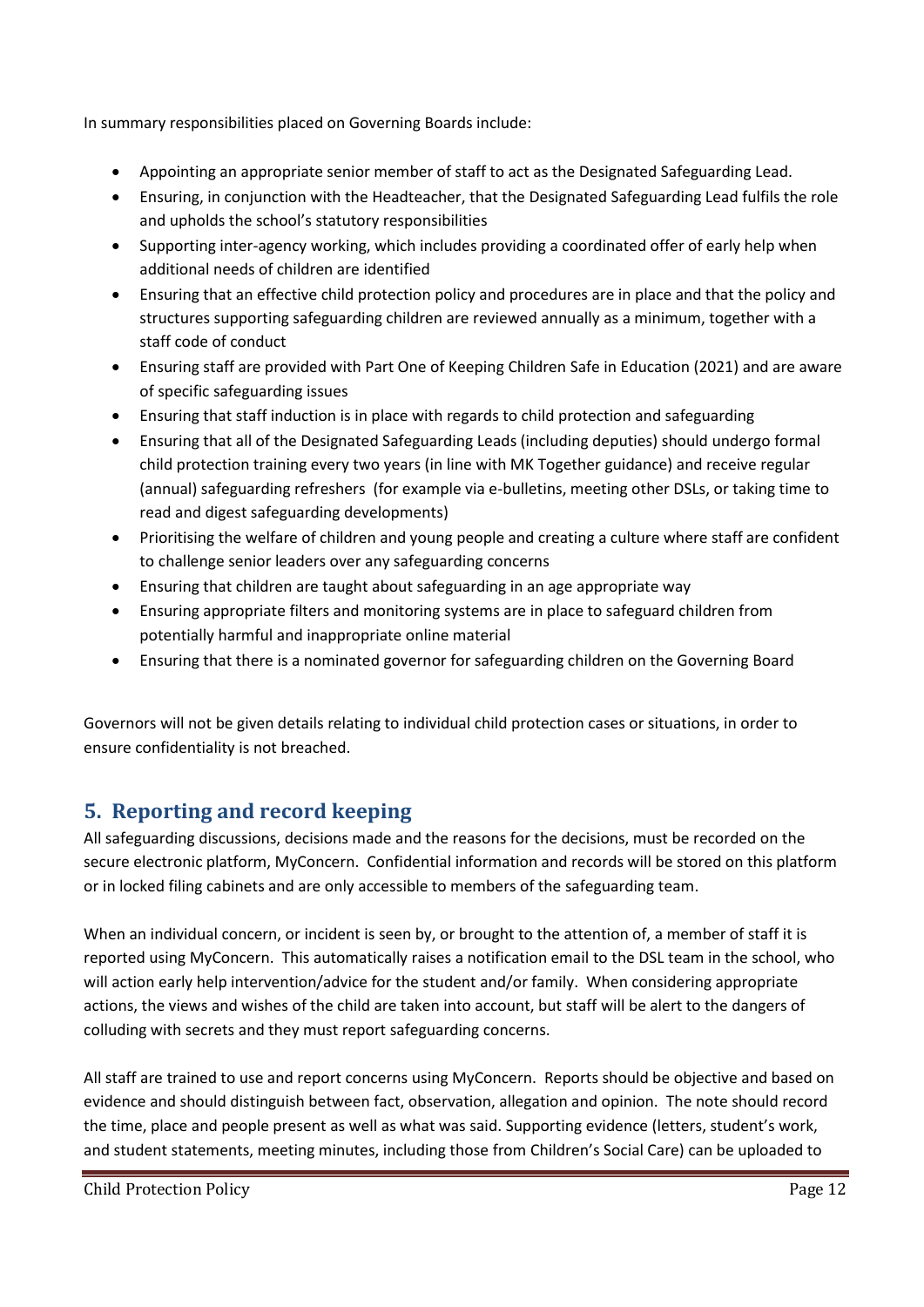specific cases. All records need to be given to the Designated Safeguarding Lead promptly. No copies should be retained by the member of staff or volunteer.

The DSLs and the DDSLs have access to all information relating to students held on MyConcern.

If a referral is determined as the appropriate action, the DSL/DDSL will either contact MASH (Multi-Agency Safeguarding Hub) for telephone advice from the duty desk team, or complete a MARF (Multi-Agency Referral Form) and/or the EHA (Early Help Assessment Form) and send it via secure electronic mail to MASH. MASH will determine the level of need and appropriate agency interventions.

#### **Multi-Agency Safeguarding Hub (MASH): 01908 253168 or 01908 253170**

#### **Emergency Social Work Team (out of hours): 01908 265545**

#### **Email: [children@milton-keynes.gov.uk](mailto:children@milton-keynes.gov.uk)**

The DSL team must normally ensure contact is made with a parent/carer to obtain consent before a referral is made. However, if the concern involves alleged or suspected child sexual abuse, honour based violence, fabricated or induced illness or where the DSL has reason to believe that informing the parent at this stage might compromise the safety of the child or a staff member, nothing should be said to the parent/carer ahead of the referral. Rationale of this decision must be noted on the referral form.

The DSL team must be confident to challenge decisions made by MASH and other agencies if they feel that a child remains in need, or at risk.

Any child protection referral process should not delay any administration of first aid or emergency medical assistance. If a child is thought to be at immediate risk, perhaps because of parental violence, intoxication, substance abuse, mental illness or threats to remove the child from the school, urgent Police involvement will be requested.

A referral must be made to Children's Social Care and/or the Police in all suspected incidents where:

- Child sustains physical injury or is distressed as a result of reported chastisement
- Alleges that they have been chastised by the use of an implement or substance
- There is evidence to suggest that the child is suffering/has suffered through Child Sexual Exploitation, Female Genital Mutilation, Forced Marriage, Honour Based Abuse, Domestic Abuse or Child Abuse through faith or belief

If a staff member has any suspicion that any of these incidents listed may have occurred, they must report this immediately to the DSLs.

Whilst students are participating in trips and visits, including residential trips, Kents Hill School's Safeguarding and Child Protection Policy will apply. Direct contact details of the DSL or a senior member of staff will be available for direct reporting or advice whilst on the trip.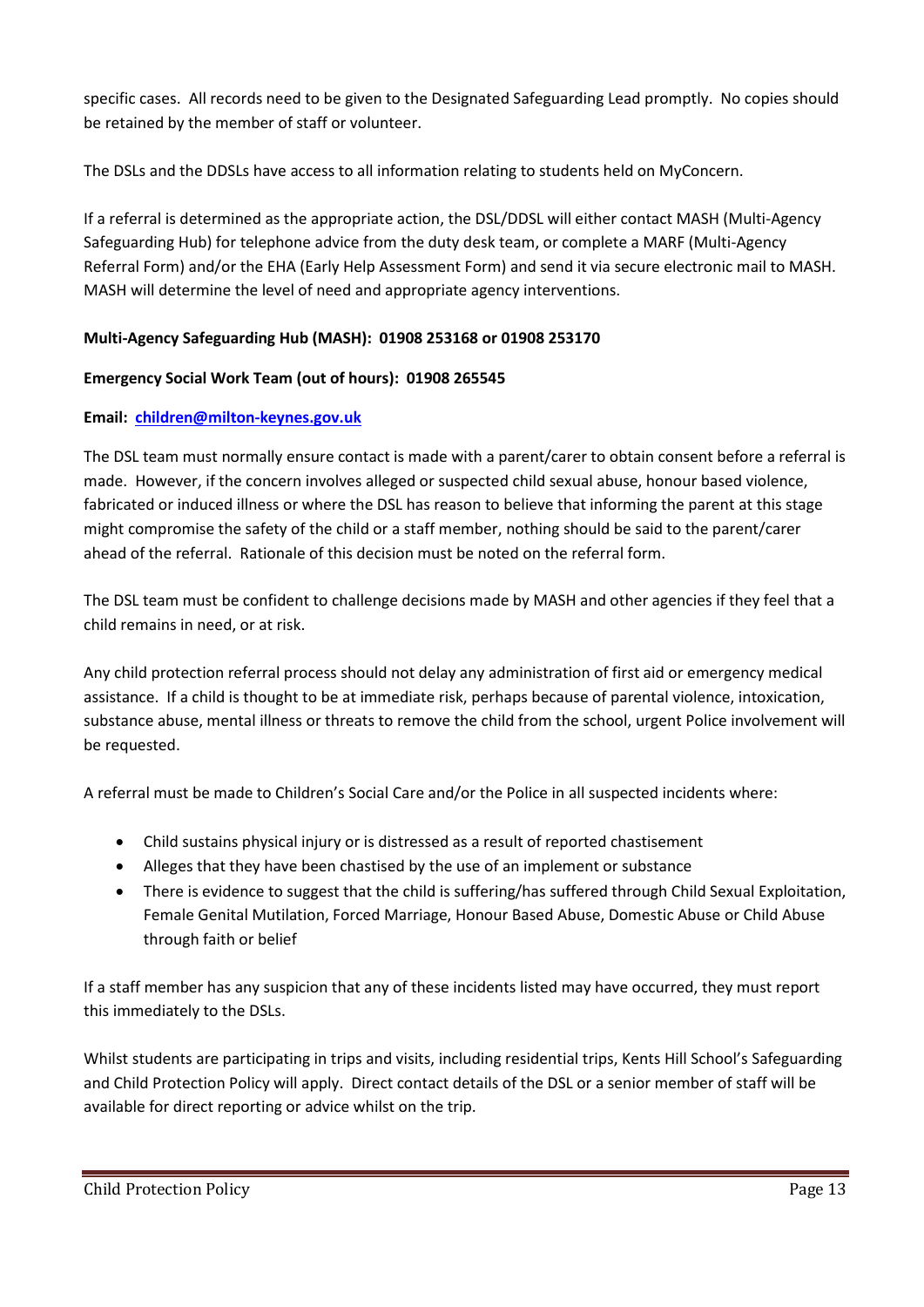# <span id="page-13-0"></span>**6. Transfer of files**

When students transfer to another school or educational setting, any records relating to child protection or welfare issues should be sent to the receiving establishment as soon as possible. This applies to school transfers at the end of a phase and at other times throughout the school year. This file should be transferred separately from the main student file. Files will be transferred electronically between schools using MyConcern where possible.

When students are dual registered (e.g. on roll at a mainstream school but receiving education in another establishment), any existing safeguarding or child protection concerns will be shared with the new establishment to ensure appropriate risk assessment and support.

Child protection record must be transferred at each stage of a child's education, up until 18 and, in some cases, beyond this. The responsibility for transfer of records lies with the originating setting as the receiving school might not be aware that child protection concerns exist.

When a student joins the school in-year, a letter is sent to the previous school for confirmation of any child protection and safeguarding records or concerns. A receipt is retained and dated.

# <span id="page-13-1"></span>**7. When to be concerned**

At Kents Hill School & Nursery, we operate a child-centred and coordinated approach to safeguarding. This means that child protection, safeguarding and promoting the welfare of children is everyone's responsibility. In order to fulfil this responsibility effectively, all staff will ensure their approach is child centred. This means that they should consider, at all times, what is in the best interests of the child.

Schools and their staff form part of the wider safeguarding system for children. This system is based on the principle of providing help for families to stay together where it is safe for the children to do so, and looking at alternatives where it is not, whilst acting in the best interests of the child at all times**.**

If a student discloses that they have witnessed domestic abuse, or it is suspected that there may be incidents of domestic abuse within the family, this should be reported to the DSL or DDSL as a safeguarding concern.

## <span id="page-13-2"></span>**Vulnerable students**

Any incidents concerning a student who is a **Looked After Child** or subject to a **Child in Need or Child Protection Plan** must be reported immediately to the DSL who will raise this with the social worker.

At Kents Hill School, we recognise that when a child has a social worker, it is an indicator that the child is more at risk than other pupils. This may mean they are more vulnerable to further harm, as well as facing educational barriers to attendance, learning, behaviour and poor mental health. We take these needs into account when making plans to support students who have a social worker. We work closely with social workers and family support teams to ensure students receive support to promote their welfare.

#### **Private Fostering**

A private fostering arrangement is one that is made privately (without the involvement of a local authority) for the care of a child under the age of 16 years (under 18, if disabled) by someone other than a parent or close relative, in their own home, with the intention that it should last for 28 days or more.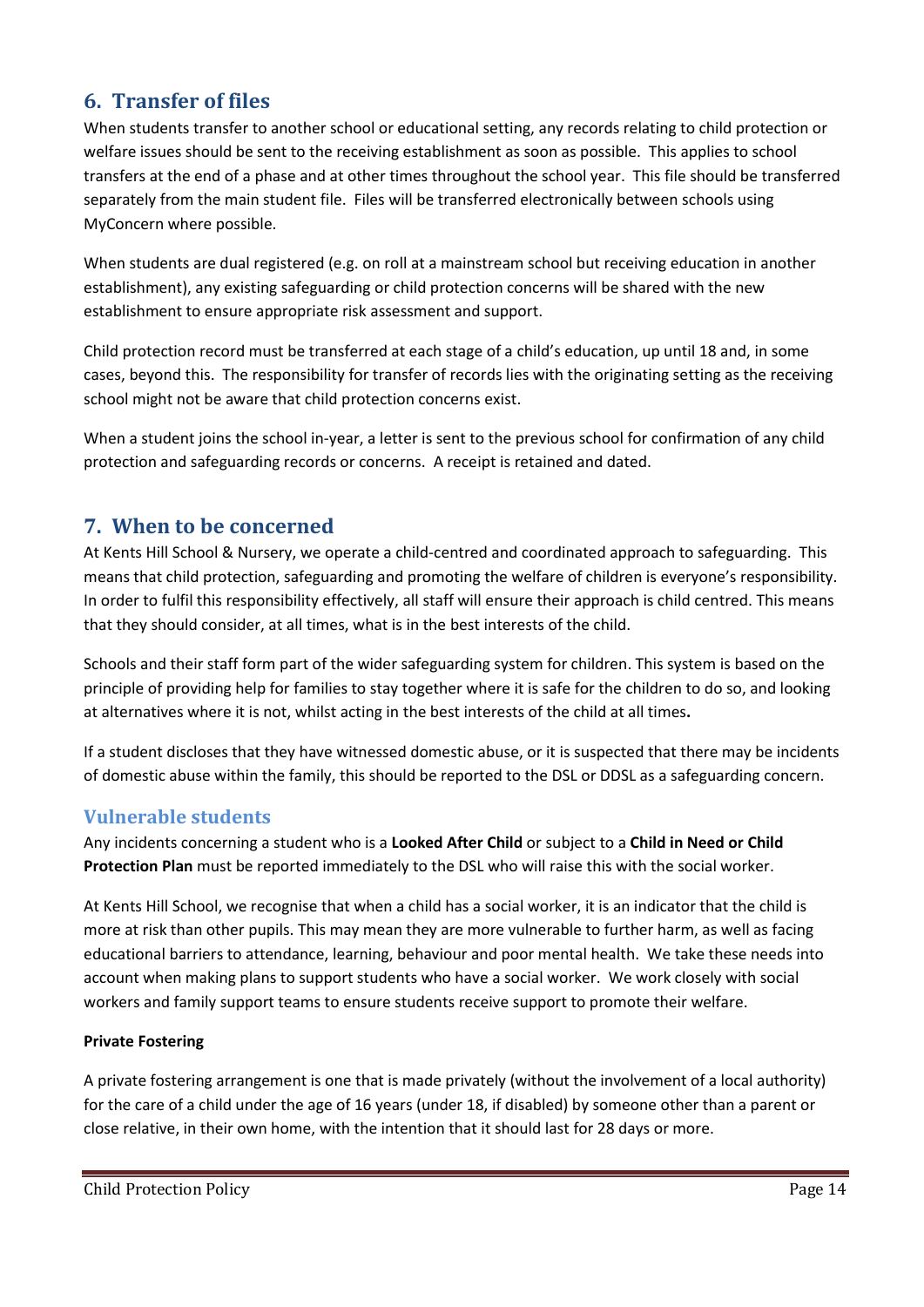A close family relative is defined as a 'grandparent, brother, sister, uncle or aunt' and includes half-siblings and step-parents; it does not include great-aunts or uncles, great grandparents or cousins.

Parents and private foster carers both have a legal duty to inform the relevant local authority at least six weeks before the arrangement is due to start; not to do so is a criminal offence.

Whilst most privately fostered children are appropriately supported and looked after, they are a potentially vulnerable group who should be monitored by the local authority, particularly when the child has come from another country. In some cases, privately fostered children are affected by abuse and neglect, or may be involved in trafficking, child sexual exploitation or modern-day slavery.

Schools have a mandatory duty to report to the local authority where they are aware or suspect that a child is subject to a private fostering arrangement. Although schools have a duty to inform the local authority, there is no duty for anyone, including the private foster carer or social workers to inform the school. However, it should be clear to the school who has parental responsibility.

School staff should notify the designated safeguarding lead when they become aware of private fostering arrangements. The designated safeguarding lead will speak to the family of the child involved to check that they are aware of their duty to inform the LA. The school itself has a duty to inform the local authority of the private fostering arrangements. On admission to the school, we will take steps to verify the relationship of the adults to the child who is being registered.

# <span id="page-14-0"></span>**Children who may require early help**

**Early help** means providing support as soon as a problem arises to assist families and young people before their needs become acute and social care or other specialist intervention may be necessary. All staff need to be aware of, and understand, their role in identifying emerging problems and sharing information with other professionals to support early identification and assessment of a child's needs. It is important for children to receive the right help, at the right time, to address risks and prevent issues escalating. This also includes staff being active in monitoring and feeding back ongoing or escalating concerns to the DSL, to ensure due consideration can be given to a referral if the child's situation does not appear to be improving. Staff may be required to support other agencies and professionals in an early help assessment, in some cases acting as the lead professional.

All adults working at Kents Hill School need to be alert to the potential need for early help for a child who:

- Is disabled and has specific additional needs
- Has special educational needs (whether or not they have a statutory Education, Health and Care Plan)
- Is a young carer
- Is showing signs of being drawn in to anti-social or criminal behaviour, including gang involvement and association with organised crime groups
- Is frequently missing/goes missing from care or from home
- Is at risk of modern slavery, trafficking or exploitation
- Is at risk of being radicalised or exploited
- Has a family member in prison, or is affected by parental offending
- Is in a family circumstance presenting challenges for the child, such as drug and alcohol misuse, adult mental health issues and domestic abuse
- Is misusing drugs or alcohol themselves
- Has returned home to their family from care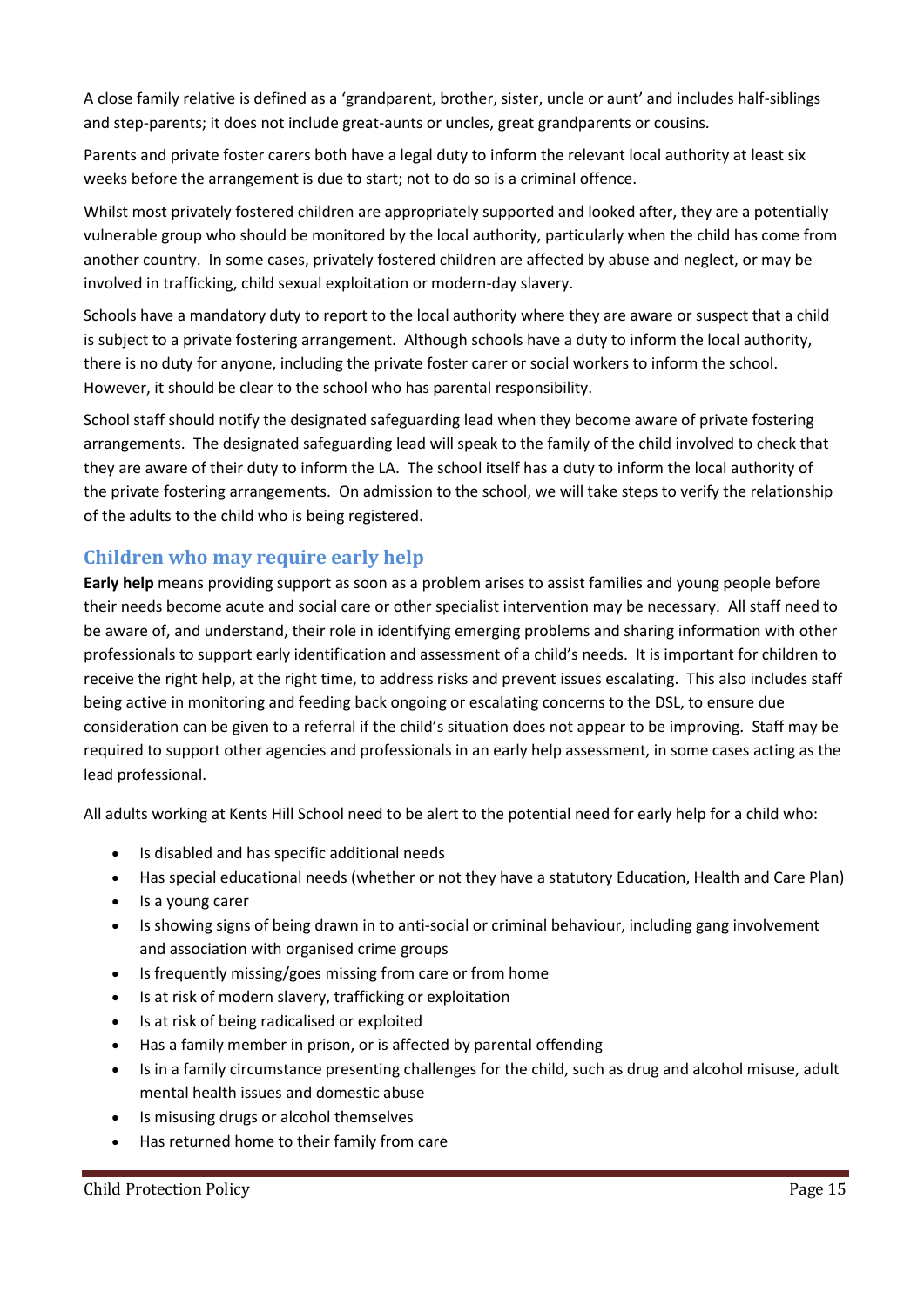- Is at risk of 'honour'-based abuse such as Female genital mutilation or Forced Marriage
- Is a privately fostered child
- Is persistently absent from education, including persistent absences for part of the school day

All staff need to be aware of the main categories of maltreatment: physical abuse, emotional abuse, sexual abuse and neglect. They must also be aware of the indicators of maltreatment and specific child protection and safeguarding issues so that they are able to identify cases of children who may be in need of help or protection.

## <span id="page-15-0"></span>**Children with special educational needs and disabilities or physical health issues**

Additional barriers can exist when recognising abuse and neglect in this group of children which can include:

- Assumptions that indicators of possible abuse such as behaviour, mood and injury relate to the child's impairment without further exploration
- These children being more prone to peer group isolation or bullying (including prejudice-based bullying) than other children
- The potential for children with SEND or certain medical conditions being disproportionally impacted by behaviours such as bullying, without outwardly showing any signs
- Communication barriers and difficulties in managing or reporting these concerns

Staff need to be mindful of this and ensure support is in place to address any issues or difficulties this group of children may experience.

## <span id="page-15-1"></span>**8. Safer recruitment**

The governing body and school leadership team are responsible for ensuring that the school follows safe recruitment processes in accordance with government requirements and MK Together procedures, including:

- Ensuring the Headteacher, other staff responsible for recruitment and one member of the governing body completes safer recruitment training
- Ensuring the upkeep of a Single Central Record of all staff and regular volunteers
- Ensuring written recruitment and selection policies and procedures are in place
- Adhering to statutory responsibilities to check staff who work with children
- Taking proportionate decisions on whether to ask for any checks beyond what is required
- Ensuring that volunteers are appropriately supervised
- Ensuring that at least one person on any appointment panel is safer recruitment trained

Kents Hill School is compliant with guidance contained in Keeping Children Safe in Education (2021) part 3 and in local procedures for managing safer recruitment processes, which are set out in Milton Keynes Safeguarding Children Partnership (MKSCP)

## <span id="page-15-2"></span>**Safe working practice**

Kents Hill School has developed a clear Code of Conduct that staff understand and have agreed to. The Code of Conduct offers guidance to staff on the way they should behave when working with children.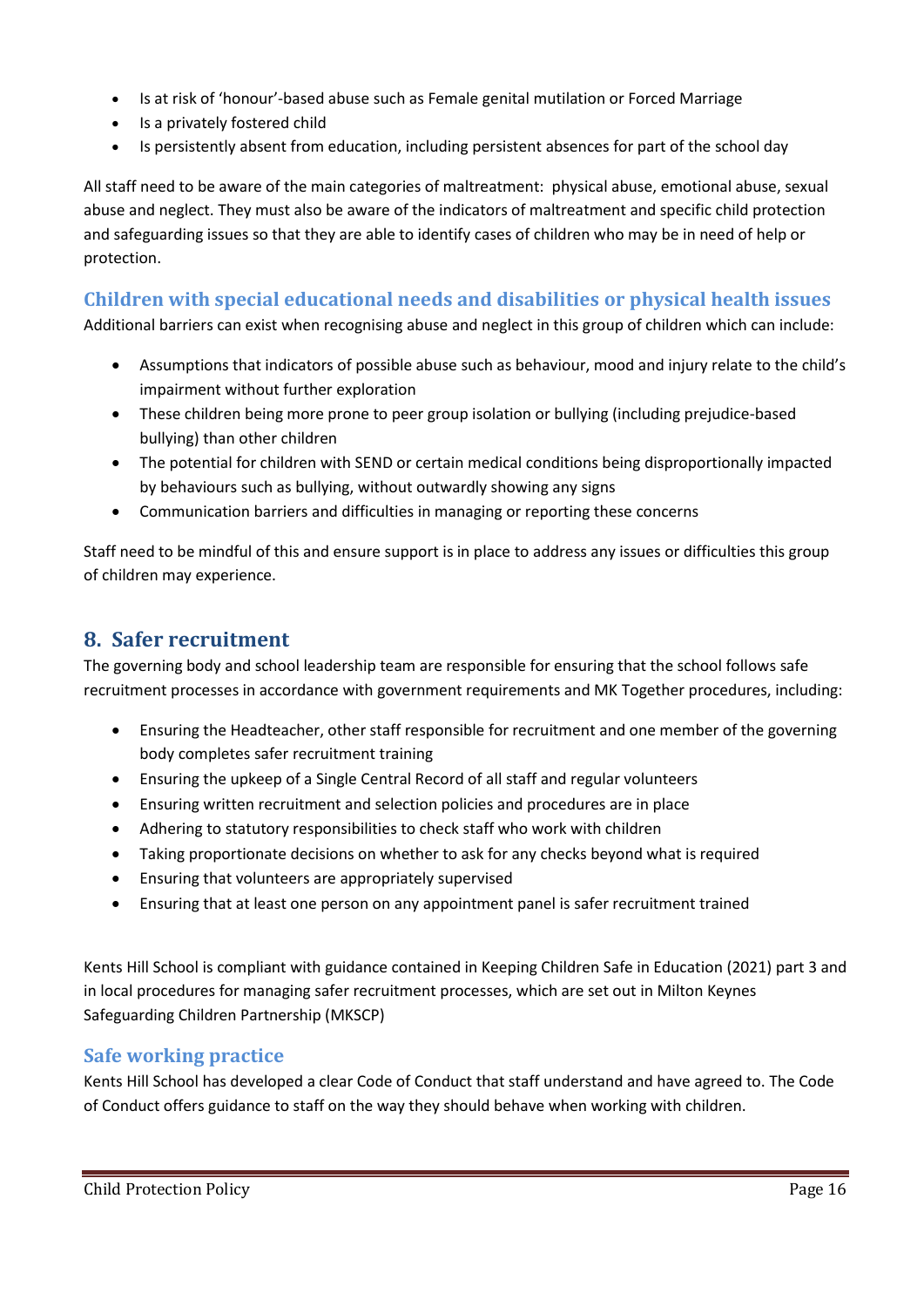# <span id="page-16-0"></span>**Training, Inductions and Information**

All staff receive an outline of child protection procedures in September each year. Newly qualified teachers and all new staff receive an induction about safeguarding and child protection. This includes Kents Hill School's procedures in dealing with concerns and the staff Code of Conduct. All staff are required to read and understand Part One and Annex A of Keeping Children Safe in Education 2021

# <span id="page-16-1"></span>**9. Information sharing and confidentiality**

Safeguarding children raises issues of confidentiality that must be understood by staff and volunteers.

The school recognises that all matters relating to child protection and safeguarding are confidential; generally, information will only be shared with other professionals and agencies with the family's consent. If the child is under 12, consent to share information about them must be obtained from parents or carers. Young people aged 12 to 15 may give their own consent to information sharing if they have sufficient understanding of the issues. Young people aged 16 and over are able to give their own consent.

- Timely information sharing is essential to effective safeguarding
- Fears about sharing information must not be allowed to stand in the way of the need to promote the welfare, and protect the safety, of children
- The Data Protection Act (DPA) 2018 and GDPR do not prevent, or limit, the sharing of information for the purposes of keeping children safe
- If staff need to share 'special category personal data', the DPA 2018 contains 'safeguarding of children and individuals at risk' as a processing condition that allows practitioners to share information without consent if it is not possible to gain consent, it cannot be reasonably expected that a practitioner gains consent, or if to gain consent would place a child at risk
- Staff should never promise a child that they will not tell anyone about a report of abuse, as this may not be in the child's best interests
- National guidance can be found in Information sharing: advice for practitioners providing safeguarding services 2018
- If staff are in any doubt about sharing information, they should speak to the DSL or deputy

Where a child is at risk of suffering significant harm, schools and settings have a legal duty to share this information with Children's Social Care and make appropriate referrals. Equally, where a child is subject to a child protection investigation, schools must share any information about the child requested by CSC.

Parental consent to making a child protection referral should be sought but if withheld, the referral must still be made and parents made aware of this.

Parental consent to referral need not be sought if seeking consent is likely to cause further harm to the child or the child is a flight risk. Before taking this step, the school will consider the proportionality of disclosure against non-disclosure: is the duty of confidentiality overridden by the need to safeguard the child. The school will seek advice on this matter from the MASH team. Safeguarding ALWAYS overrides confidentiality: the welfare of the child is paramount.

Only relevant information should be disclosed, and only to those professionals who need to know. Staff should consider the purpose of the disclosure, and remind recipients that the information is confidential and only to be used for the stated purpose.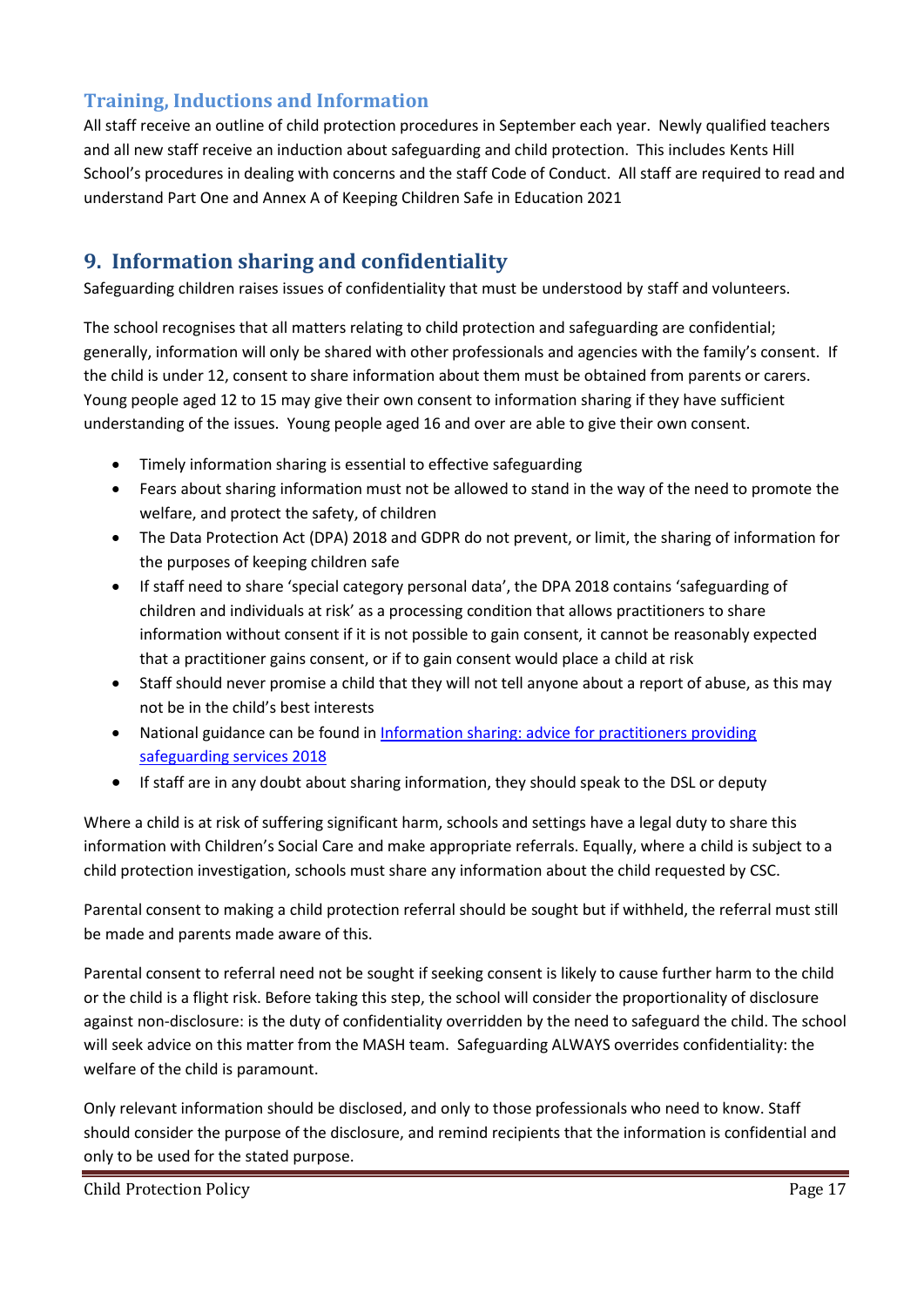In the event that a child makes a disclosure of neglect or abuse, staff cannot guarantee them confidentiality, but must explain why they have to pass the information on, to whom and what will happen as a result. Parents should also be made aware of the school's duty to share information.

Staff should discuss any concerns or difficulties around confidentiality or information sharing with the designated member of staff or seek advice from the MASH.

The DSL and safeguarding team, will maintain a list of key contacts within the Local Authority including the MASH and LADO; and the police may be able to advise on who to contact.

# <span id="page-17-0"></span>**10. The use of school premises by other organisations**

Where services or activities are provided separately by another body using the school premises, the Governors will seek assurance that the organisation concerned has appropriate policies and procedures in place in regard to safeguarding children and child protection.

# <span id="page-17-1"></span>**11. Concerns about a staff member, supply teacher or volunteer**

At Kents Hill School we recognise the possibility that adults working in the school may harm children, including governors, volunteers, supply teachers and agency staff and takes any allegations seriously.

Any concerns about the conduct of other adults in the school should be taken to the Headteacher without delay. Where there are concerns/allegations about the Headteacher, this should be referred to the Chair of Governors.

Concerns may come from various sources, for example, a suspicion; complaint; or disclosure made by a child, parent or other adult within or outside of the organisation; or as a result of vetting checks having been undertaken.

The Headteacher has to decide whether the concern is an allegation or low-level concern. The term 'lowlevel' concern does not mean that it is insignificant, it means that the behaviour towards a child does not meet the threshold for referral to the Local Authority Designated Officer (LADO) (see below).

## **Allegations**

It is an allegation if the person (staff, supply teachers, volunteers and contractors) has:

- Behaved in a way that has harmed a child, or may have harmed a child and/or;
- Possibly committed a criminal offence against or related to a child and/or;
- Behaved towards a child or children in a way that indicates he or she may pose a risk of harm to children

 Allegations should be reported to the LADO 'without delay'. Before contacting the LADO, the school should conduct basic enquiries in line with local procedures to establish the facts to help them determine whether there is any foundation to the allegation, being careful not to jeopardise any future police investigation. The LADO's role is not to investigate the allegation, but to ensure that an appropriate investigation is carried out, whether that is by the police, children's social care, the school, or a combination of these.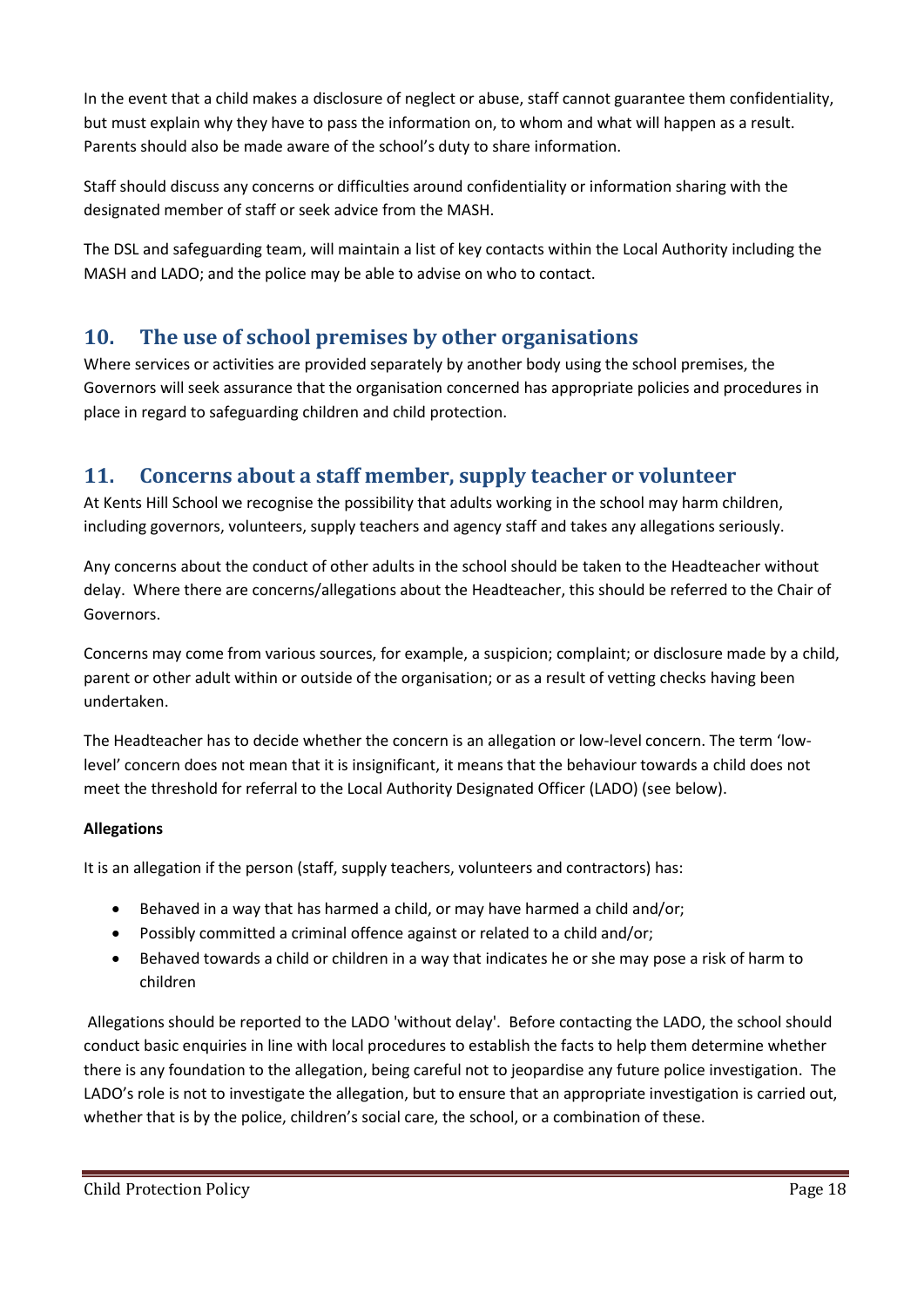#### **Low-level Concerns**

Concerns may be graded Low-level if the concern does not meet the criteria for an allegation; and the person has acted in a way that is inconsistent with the staff code of conduct, including inappropriate conduct outside of work. Example behaviours include, but are not limited to:

- Being over friendly with children
- Having favourites
- Taking photographs of children on their mobile phone
- Engaging with a child on a one-to-one basis in a secluded area or behind a closed door
- Using inappropriate sexualised, intimidating or offensive language

If the concern has been raised via a third party, the Headteacher should collect evidence as possible by speaking:

- Directly to the person who raised the concern, unless it has been raised anonymously
- To the individual involved and any witnesses

Reports about supply staff and contractors should be notified to their employers, so any potential patterns of inappropriate behaviour can be identified.

Staff should be encouraged and feel confident to self-refer, where, for example, they have found themselves in a situation which could be misinterpreted, might appear compromising to others, and/or on reflection they believe they have behaved in such a way that they consider falls below the expected professional standards.

Low-level concerns should be recorded in writing, including:

- Name\* of individual sharing their concerns
- Details of the concern
- Context in which the concern arose
- Action taken

(\* if the individual wishes to remain anonymous then that should be respected as far as reasonably possible)

Records must be kept confidential, held securely and comply with the Data Protection Act 2018. Schools should decide how long they retain such information, but it is recommended that it is kept at least until the individual leaves their employment.

Records should be reviewed so that potential patterns of concerning, problematic or inappropriate behaviour can be identified. If a concerning pattern of behaviour is identified and now meets the criteria for an allegation, then the matter should be referred to the LADO.

**LADO: Jo Clifford Tel: 01908 254300 / 01908 254306 Email: [lado@milton-keynes.gov.uk](mailto:lado@milton-keynes.gov.uk)**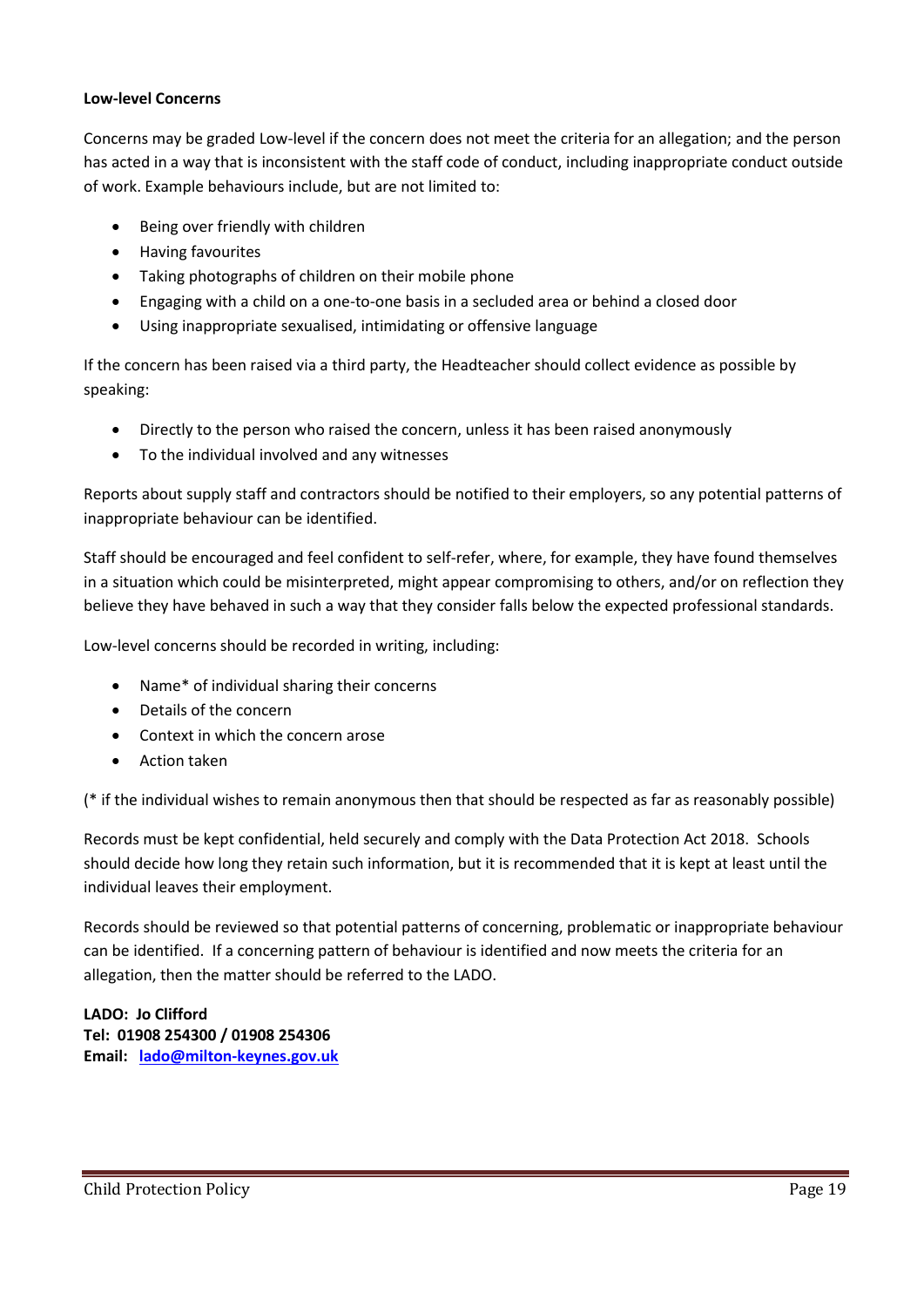# <span id="page-19-0"></span>**12. Specific safeguarding issues**

All staff should be aware of safeguarding issues that can put children at risk of harm. Behaviours linked to issues such as drug taking, alcohol abuse, deliberately missing education and sexting (also known as youth produced sexual imagery) put children in danger. Specific safeguarding issues include:

- Abuse and neglect
- Mental health
- Peer on peer abuse
- Sexting
- Sexual violence and sexual harassment between children in schools
- Children Missing from Education
- Child Sexual Exploitation and Child Criminal Exploitation
- Honour-based Abuse, including Female Genital Mutilation and Forced Marriage
- Preventing radicalisation
- Homelessness

Safeguarding incidents and/or behaviours can be associated with factors outside the school and/or can occur between children not connected with the school. Assessments of children should consider whether wider environmental factors are present in the child's life that are a threat to their safety and/or welfare. This is known as contextual safeguarding and these factors need to be assessed to ensure effective intervention.

## <span id="page-19-1"></span>**Abuse and neglect**

Knowing what to look for is vital to the early identification of abuse and neglect. All staff should be aware of indicators of abuse and neglect so that they are able to identify cases of children who may be in need of help or protection. If staff are unsure, they should always speak to the DSL (or deputy).

All staff should be aware that abuse, neglect and safeguarding issues are rarely stand-alone events that can be covered by one definition or label. In most cases, multiple issues will overlap with one another.

All staff should be aware that safeguarding incidents and/or behaviours can be associated with factors outside the school and/or can occur between children outside of these environments. All staff, but especially the DSL (and deputies) should consider whether children are at risk of abuse or exploitation in situations outside their families. Extra-familial harms take a variety of different forms and children can be vulnerable to multiple harms including (but not limited to) sexual exploitation, criminal exploitation, and serious youth violence.

## <span id="page-19-2"></span>**Indicators of abuse and neglect**

**Abuse**: a form of maltreatment of a child. Somebody may abuse or neglect a child by inflicting harm or by failing to act to prevent harm. Children may be abused in a family or in an institutional or community setting by those known to them or, more rarely, by others. Abuse can take place wholly online, or technology may be used to facilitate offline abuse. Children may be abused by an adult or adults or by another child or children.

**Physical abuse:** a form of abuse which may involve hitting, shaking, throwing, poisoning, burning or scalding, drowning, suffocating or otherwise causing physical harm to a child. Physical harm may also be caused when a parent or carer fabricates the symptoms of, or deliberately induces, illness in a child.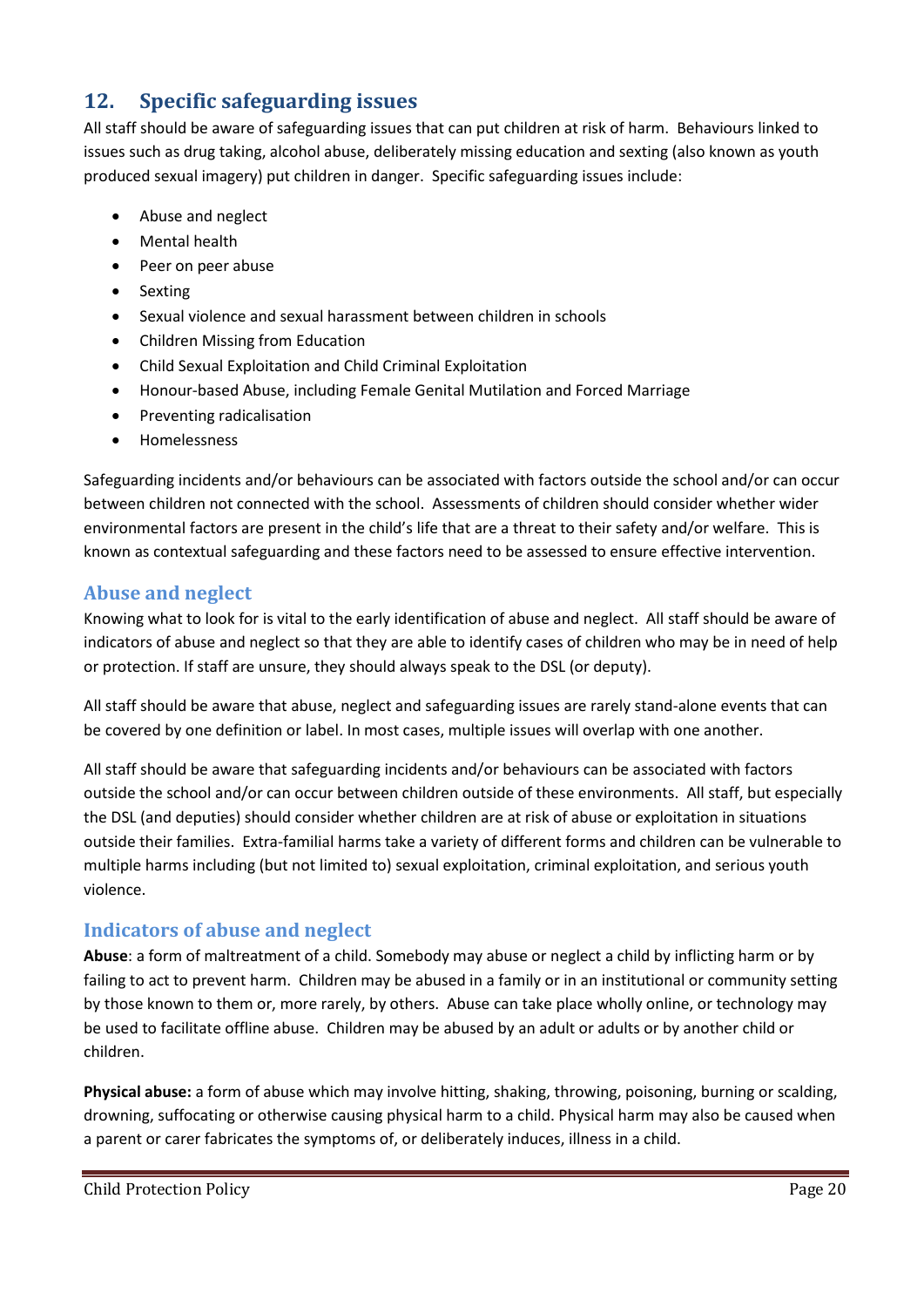**Emotional abuse:** the persistent emotional maltreatment of a child such as to cause severe and adverse effects on the child's emotional development. It may involve conveying to a child that they are worthless or unloved, inadequate, or valued only insofar as they meet the needs of another person. It may include not giving the child opportunities to express their views, deliberately silencing them or 'making fun' of what they say or how they communicate. It may feature age or developmentally inappropriate expectations being imposed on children. These may include interactions that are beyond a child's developmental capability as well as overprotection and limitation of exploration and learning, or preventing the child from participating in normal social interaction. It may involve seeing or hearing the ill-treatment of another. It may involve serious bullying (including cyberbullying), causing children frequently to feel frightened or in danger, or the exploitation or corruption of children. Some level of emotional abuse is involved in all types of maltreatment of a child, although it may occur alone.

**Sexual abuse:** involves forcing or enticing a child or young person to take part in sexual activities, not necessarily involving a high level of violence, whether or not the child is aware of what is happening. The activities may involve physical contact, including assault by penetration (for example rape or oral sex) or nonpenetrative acts such as masturbation, kissing, rubbing and touching outside of clothing. They may also include non-contact activities, such as involving children in looking at, or in the production of, sexual images, watching sexual activities, encouraging children to behave in sexually inappropriate ways, or grooming a child in preparation for abuse. Sexual abuse can take place online, and technology can be used to facilitate offline abuse. Sexual abuse is not solely perpetrated by adult males. Women can also commit acts of sexual abuse, as can other children. The sexual abuse of children by other children is a specific safeguarding issue (also known as peer on peer abuse) in education and all staff should be aware of it and of the school's policy and procedures for dealing with it.

**Neglect:** the persistent failure to meet a child's basic physical and/or psychological needs, likely to result in the serious impairment of the child's health or development. Neglect may occur during pregnancy, for example, as a result of maternal substance abuse. Once a child is born, neglect may involve a parent or carer failing to: provide adequate food, clothing and shelter (including exclusion from home or abandonment); protect a child from physical and emotional harm or danger; ensure adequate supervision (including the use of inadequate care-givers); or ensure access to appropriate medical care or treatment. It may also include neglect of, or unresponsiveness to, a child's basic emotional needs.

## <span id="page-20-0"></span>**Mental health**

All staff at Kents Hill School are aware that mental health problems can, in some cases, be an indicator that a child has suffered or is at risk of suffering abuse, neglect or exploitation.

Staff are not expected or trained to diagnose mental health conditions or issues, but may notice behaviours that may be of concern. Where staff have a mental health concern about a student that may also be a safeguarding concern, they should immediately raise the issue by informing the DSL or deputy.

## **Supporting students with mental health conditions**

Kents Hill School is committed to supporting children with mental health conditions to ensure they are able to fully access the school's curriculum and go on to live happy and fulfilled lives.

Through the school's PSHE programme, students are made aware of how to live healthy lives to ensure both their physical and mental wellbeing.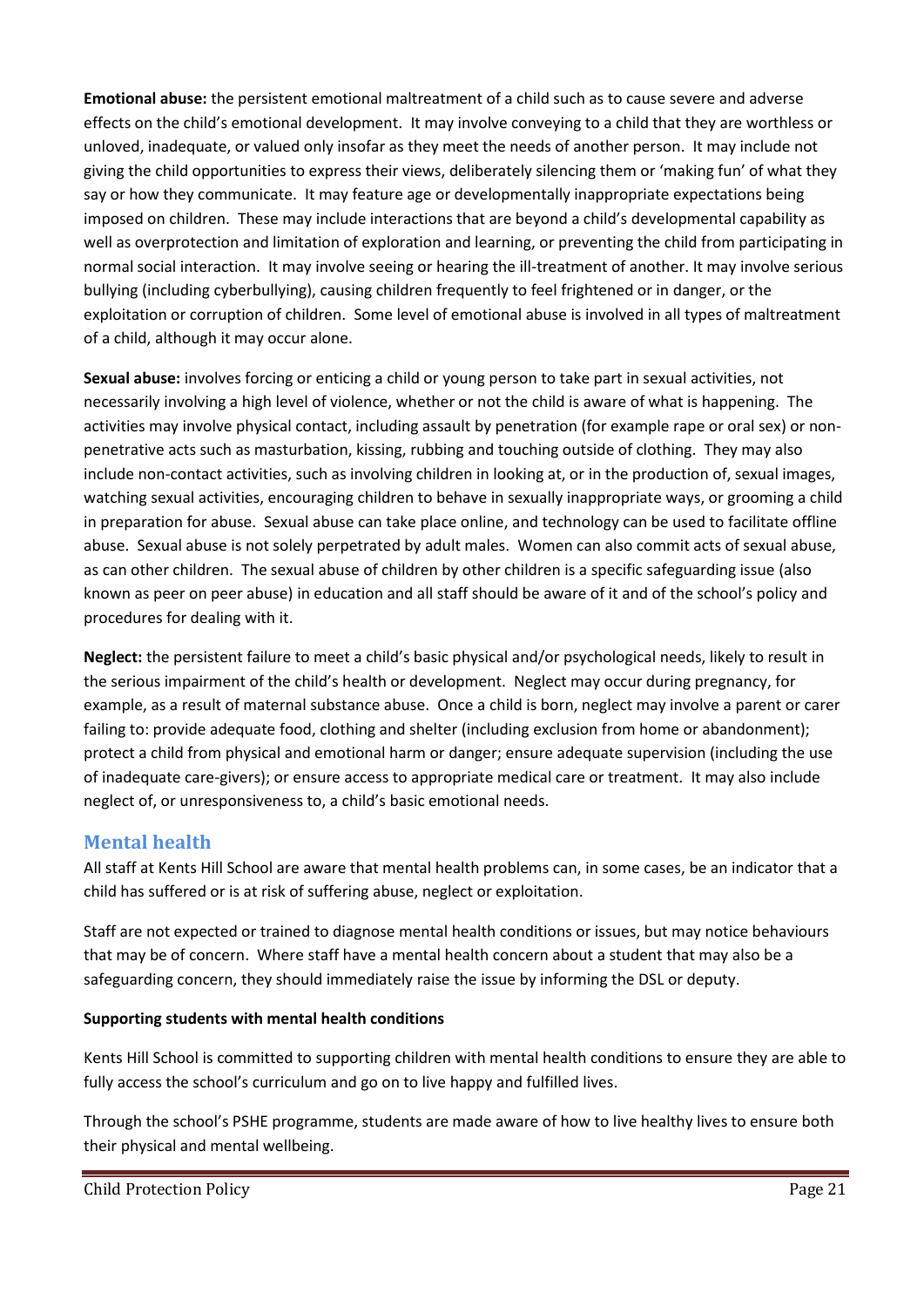Kents Hill School can become aware of students with mental health issues in a number of different ways:

- Students express a wish to access support themselves
- Staff observations of concerning behaviour or through conversation with students
- Parents contact Kents Hill School for advice or to inform us of their child's situation
- External agencies are involved and contact Kents Hill School to discuss the situation or in-school support

The support at Kents Hill School includes:

#### **Teachers**

As Teachers have daily contact with their class, it is sometimes appropriate for them to offer basic support. Teachers deliver the school's PSHE programme which addresses issues surround mental health and wellbeing.

#### **Educational Psychologist**

The Trust's Educational Psychologist provides support for students as well as advice and guidance for staff and parents.

#### <span id="page-21-0"></span>**Peer on peer abuse**

All staff should be aware that children and young people can be perpetrators of abuse towards other children (often referred to as peer on peer abuse), and it can happen both in and out of school and online.

All staff should understand, that even if there are no reports in the school it does not mean it is not happening, it may be the case that it is just not being reported. As such it is important if staff have any concerns regarding peer on peer abuse they should speak to their DSL or DDSL. It is essential that all staff understand the importance of challenging inappropriate behaviours between peers, many of which are listed below, that are actually abusive in nature. Downplaying certain behaviours, for example dismissing sexual harassment as "just banter", "just having a laugh", "part of growing up" or "boys being boys" can lead to a culture of unacceptable behaviours, an unsafe environment for children and in worst case scenarios a culture that normalises abuse leading to children accepting it as normal behaviour and not coming forward to report it.

#### **Peer on peer abuse is most likely to include, but may not be limited to:**

- Bullying (including cyberbullying, prejudice-based and discriminatory bullying)
- Abuse in intimate personal relationships between peers
- Physical abuse such as hitting, kicking, shaking, biting, hair pulling, or otherwise causing physical harm (this may include an online element which facilitates, threatens and/or encourages physical abuse)
- Sexual violence, such as rape, assault by penetration and sexual assault; (this may include an online element which facilitates, threatens and/or encourages sexual violence)
- Sexual harassment, such as sexual comments, remarks, jokes and online sexual harassment, which may be standalone or part of a broader pattern of abuse
- Causing someone to engage in sexual activity without consent, such as forcing someone to strip, touch themselves sexually, or to engage in sexual activity with a third party
- Consensual and non-consensual sharing of nudes and semi nudes images and or videos (also known as sexting or youth produced sexual imagery)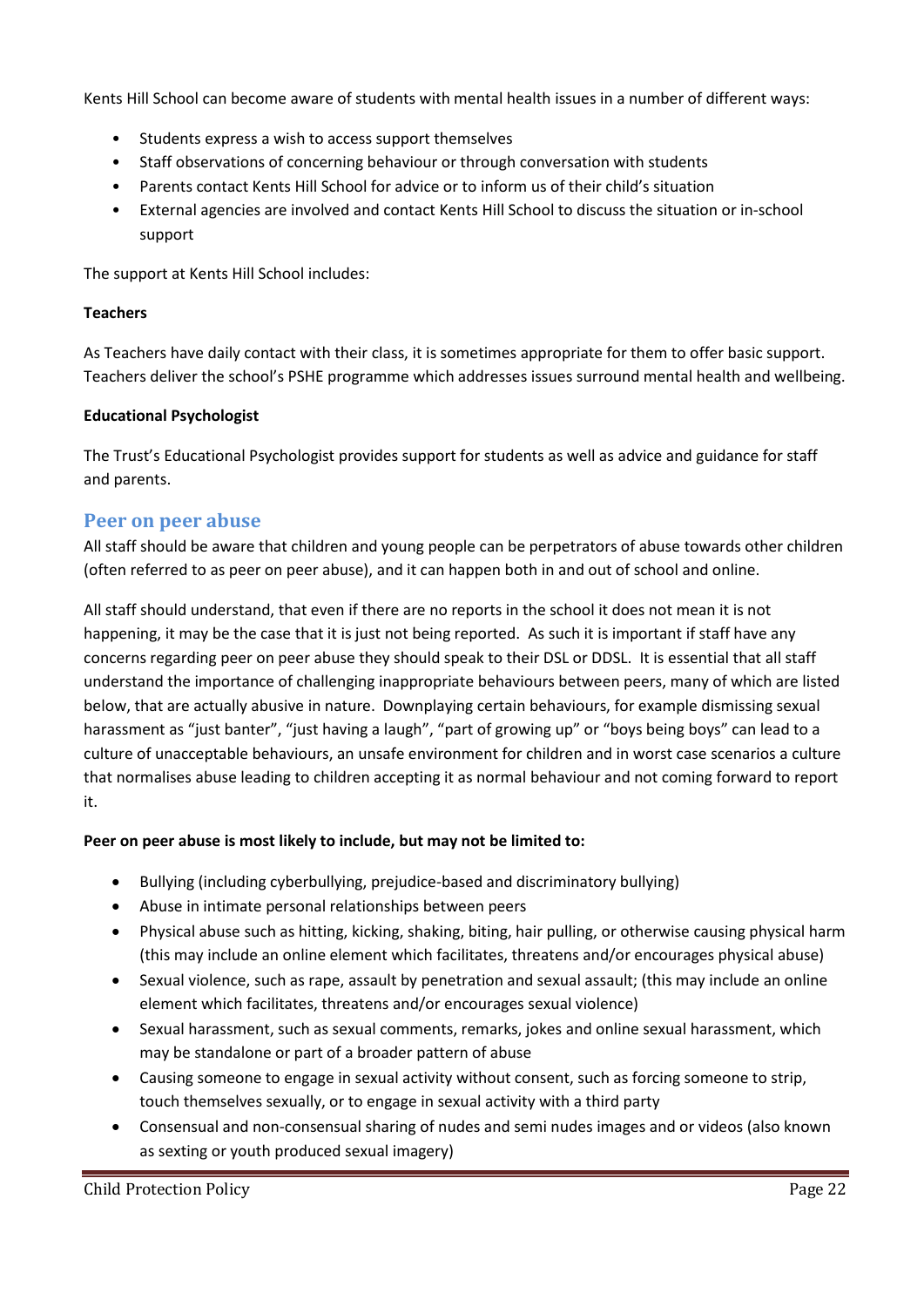- Upskirting, which typically involves taking a picture under a person's clothing without their permission, with the intention of viewing their genitals or buttocks to obtain sexual gratification, or cause the victim humiliation, distress or alarm
- Initiation/hazing type violence and rituals (this could include activities involving harassment, abuse or humiliation used as a way of initiating a person into a group and may also include an online element)

At Kents Hill School we will not tolerate this sort of behaviour and all allegations will be investigated robustly. Victims of any form of peer on peer abuse should be reassured that they are being taken seriously, that they are being supported and will be kept safe. They should never be given the impression that they are creating a problem by reporting abuse, sexual violence or sexual harassment. Nor should a victim ever be made to feel ashamed for making a report. Procedures are clearly explained in other school policies which contribute to our safeguarding responsibilities. Where there is reasonable cause to suspect that a child is suffering or likely to suffer significant harm, advice will be sought from the Milton Keynes Multi Agency Safeguarding Hub (MASH) and a referral may be made. The police may also be informed.

The school will take action to ensure that the safety and welfare of all students, including the victim, the accused and others directly or indirectly involved. Parents will be informed at the earliest opportunity.

We will minimise the risk of peer-on-peer abuse by:

- Challenging any form of derogatory or sexualised language or behaviour, including requesting or sending sexual images
- Being vigilant to issues that particularly affect different genders for example, sexualised or aggressive touching or grabbing towards girls, and initiation or hazing type violence towards boys
- Ensuring our curriculum helps to educate students about appropriate behaviour and consent
- Ensuring students know they can talk to staff confidentially by speaking to a member of the pastoral team.
- <span id="page-22-0"></span> Ensuring staff are trained to understand that a student harming a peer could be a sign that the child is being abused themselves, and that this would fall under the scope of this policy

## **Sharing nudes and semi-nudes**

The school will follow the approach based on guidance from the UK Council for Child Internet Safety (UKCIS) [Sharing nudes and semi-nudes \(December 2020\).](https://assets.publishing.service.gov.uk/government/uploads/system/uploads/attachment_data/file/1008443/UKCIS_sharing_nudes_and_semi_nudes_advice_for_education_settings__Web_accessible_.pdf) If staff are made aware of an incident involving sharing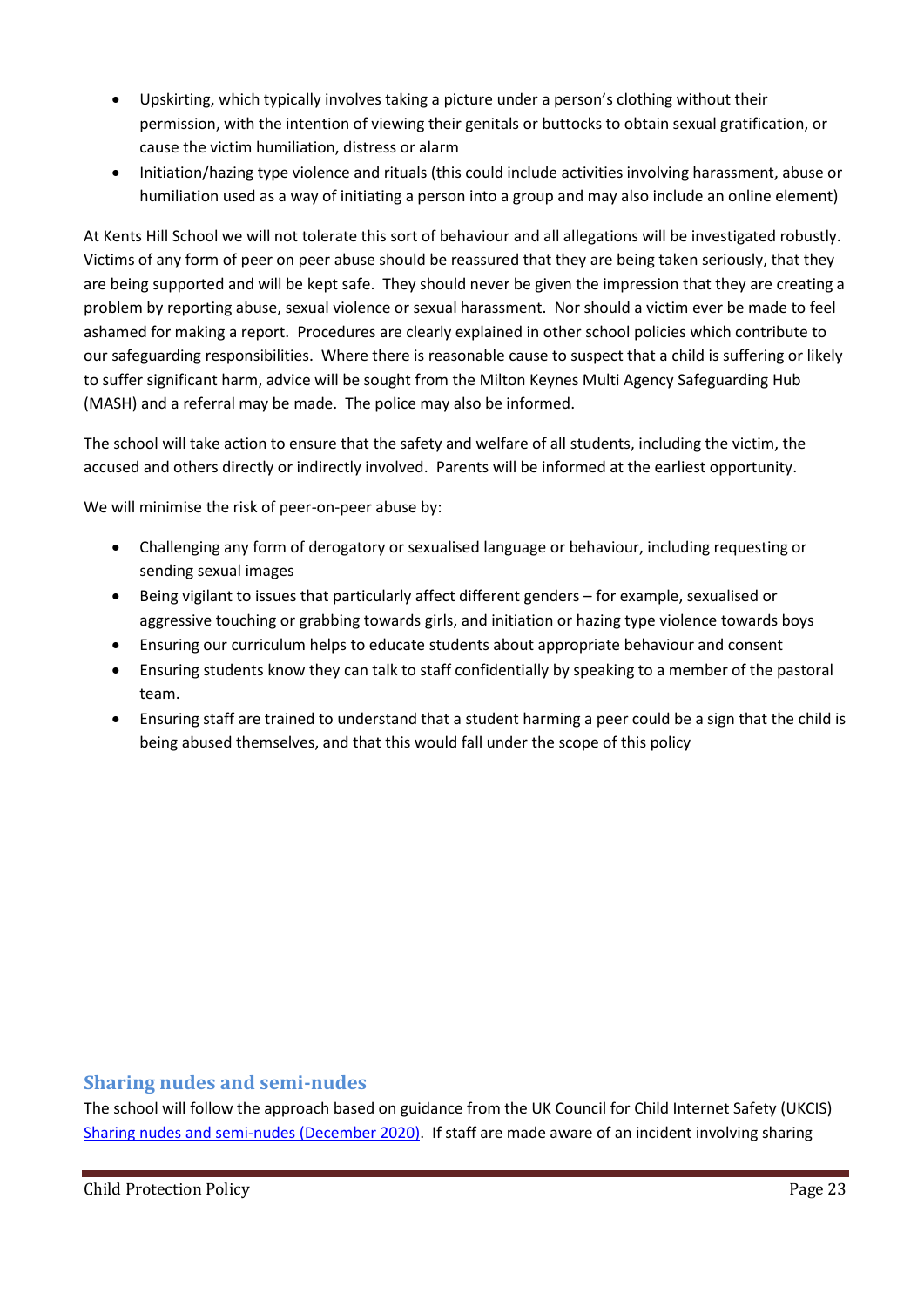nudes and semi-nudes (also known as 'youth produced sexual imagery'), they must report it to the DSL or DDSL immediately.

#### **Staff must not:**

- View, download or share the imagery, or ask a student to share or download it. If the imagery has been viewed by accident, this must be reported to the DSL
- Delete the imagery or ask the student to delete it
- Ask the student(s) who are involved in the incident to disclose information regarding the imagery (this is the DSL's responsibility)
- Share information about the incident with other members of staff, the student(s) it involves or their, or other, parents and/or carers
- Say or do anything to blame or shame any young people involved

Staff should explain that they need to report the incident, and reassure the student(s) that they will receive support and help from the DSL.

Following a report of an incident, the DSL hold an initial review meeting with appropriate staff and will make a decision about the next steps. This will depend on whether there is an immediate risk to student(s) and if a referral needs to be made to the police and/or Children's Social Care. In most cases parents will be informed at an early stage and involved in the process, unless there is a good reason to believe that involving them would put the pupil at risk of harm.

The DSL will refer to the guidance from the UK Council for Child Internet Safety (UKCIS) with regard to making a referral to the police and/or children's social care.

If at any point in the process there is a concern that a young person has been harmed or is at risk of harm, a referral will be made to children's social care and/or the police immediately.

If it is necessary to refer an incident to the police, this will be via a safer schools officer or by dialling 101

If a decision has been made not to refer to police and/or children's social care, the DSL will conduct a further review. This will include interviews with the students involved (if appropriate) to establish the facts and assess the risks.

<span id="page-23-0"></span>All sexting incidents and the decisions made in responding to them will be recorded on MyConcern.

# **Online safety**

It is essential that children are safeguarded from potentially harmful and inappropriate online material. The breadth of issues classified within online safety is considerable, but can be categorised into four areas of risk: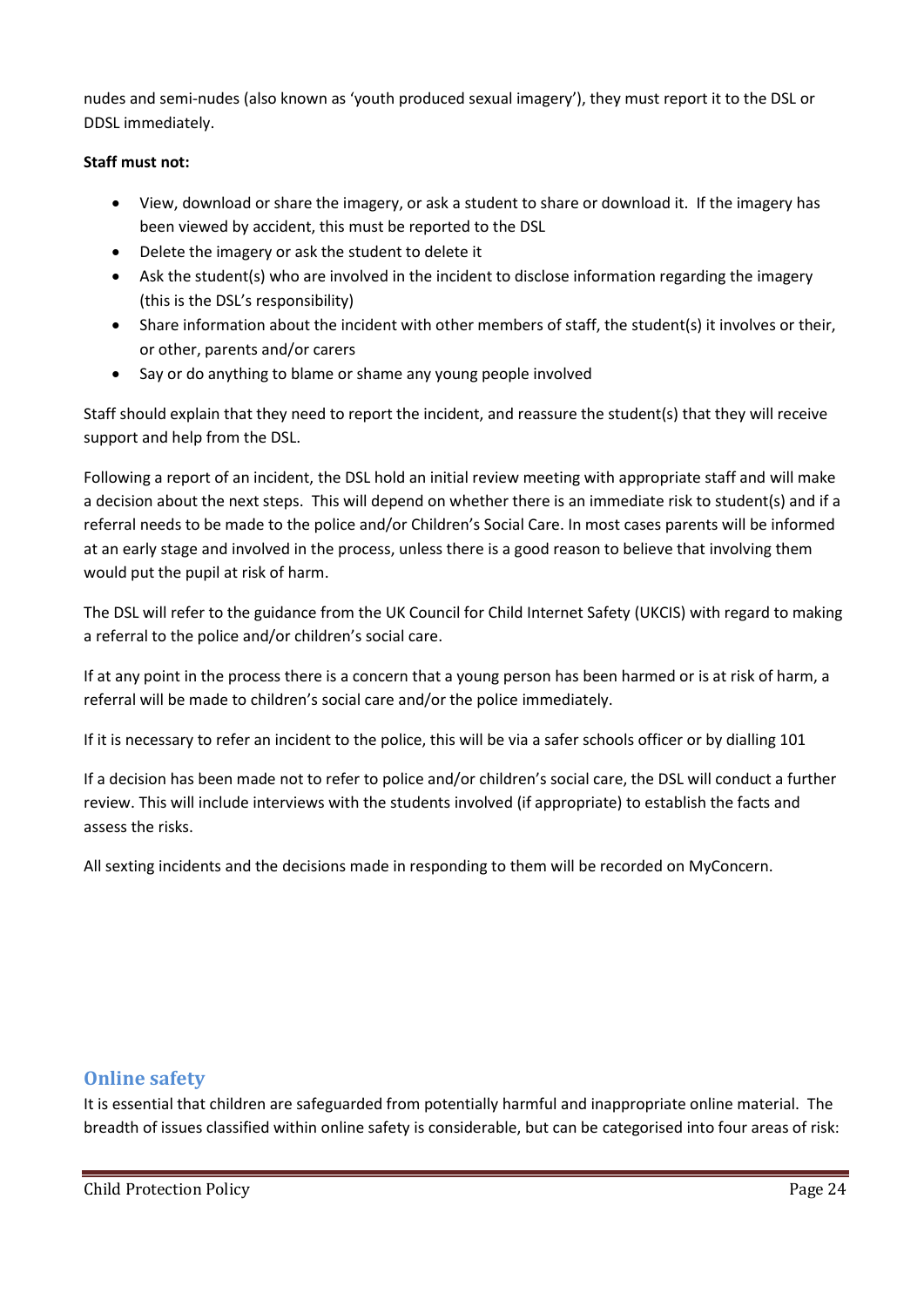- **Content:** being exposed to illegal, inappropriate or harmful content, for example: pornography, fake news, racism, misogyny, self-harm, suicide, anti-Semitism, radicalisation and extremism
- **Contact:** being subjected to harmful online interaction with other users; for example: peer to peer pressure, commercial advertising and adults posing as children or young adults with the intention to groom or exploit them for sexual, criminal, financial or other purposes'
- **Conduct:** personal online behaviour that increases the likelihood of, or causes, harm; for example, making, sending and receiving explicit images(e.g. consensual and non-consensual sharing of nudes and semi-nudes and/or pornography, sharing other explicit images and online bullying
- **Commerce:** risks such as online gambling, inappropriate advertising, phishing or financial scams.

At Kents Hill School we use appropriate software that prevents unauthorised access to illegal websites. It also prevents access to inappropriate websites; what is appropriate, or inappropriate is determined by the age of the user and is reviewed in response to an incident. Individual concerns are reported to the Online safety Lead/DSL/Pastoral Team immediately for further investigation and recorded on MyConcern.

<span id="page-24-0"></span>Students receive ongoing education through Relationships, Sex and Health Education (RSHE) where there is a specific focus on the risks of social media in relation to keeping safe online.

## **Sexual violence and sexual harassment between children**

**Consent** is about having the freedom and capacity to choose. Consent to sexual activity may be given to one sort of sexual activity but not another, e.g.to vaginal but not anal sex or penetration with conditions, such as wearing a condom. Consent can be withdrawn at any time during sexual activity and each time activity occurs.

Sexual violence and sexual harassment can occur between two children of any age and sex; incidents can happen in school as well as outside the school premises and online. It can also occur through a group of children sexually assaulting or sexually harassing a single child or group of children.

Children who are victims of sexual violence and sexual harassment will likely find the experience stressful and distressing. This will, in all likelihood, adversely affect their educational attainment. Sexual violence and sexual harassment exist on a continuum and may overlap, they can occur online and offline (both physical and verbal) and are never acceptable. We must maintain an attitude of **it could happen here'.** Whilst any report of sexual violence or sexual harassment should be taken seriously, staff should be aware it is more likely that girls will be the victims of this and that more likely it will be perpetrated by boys. It is important that all victims are taken seriously and offered appropriate support. Staff should be aware that some groups are potentially more at risk. Evidence shows that girls, children with SEND and LGBT children are at greater risk.

Staff should be aware of the importance of:

- Making clear that sexual violence and sexual harassment is not acceptable, will never be tolerated and is not an inevitable part of growing up
- Not tolerating or dismissing sexual violence or sexual harassment as "banter", "part of growing up", "just having a laugh" or "boys being boys"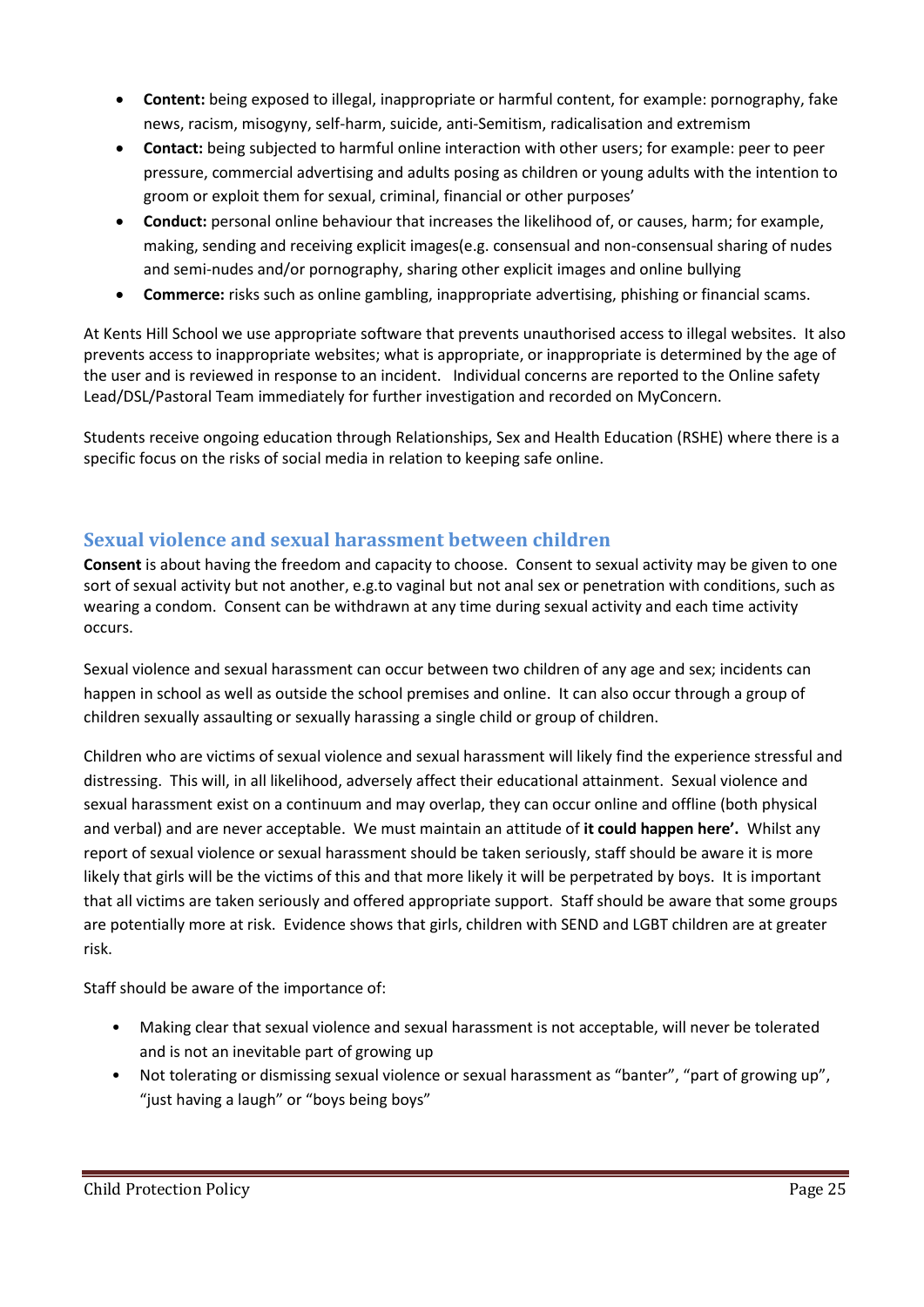• Challenging behaviours (potentially criminal in nature), such as grabbing bottoms, breasts and genitalia, flicking bras and lifting up skirts. Dismissing or tolerating such behaviours risks normalising them

When responding to reports of sexual violence or sexual harassment the adult should report the disclosure to the DSL or DDSL and record the details on MyConcern.

It is important to:

- listen carefully to the child
- be non-judgemental
- be clear about boundaries
- not ask leading questions
- explain how the report will be progressed

The DSL should carefully consider:

- the wishes of the victim on how to proceed
- the nature of the alleged incident, including whether a crime may have been committed
- the ages of the children involved
- the developmental stages of the children involved
- any power imbalance between the children; for example, the alleged perpetrator being older, more mature, or more confident or the victim having a disability or learning difficulty
- if the alleged incident is a one-off or part of a sustained pattern of abuse
- if there are any ongoing risks to the victim, other children or school staff
- other wider contextual safeguarding

The DSL will manage any report on a case-by-case basis and will make the required referrals to the MASH or the Police. Support will be provided for all parties involved.

## <span id="page-25-0"></span>**Children missing from education**

A child going missing from education is a potential indicator of abuse or neglect. At Kents Hill School there are procedures for addressing unauthorised absence and for dealing with children that go missing from education, particularly on repeat occasions. This helps identify the risk of abuse and neglect, including sexual exploitation, and to help prevent the risks of their going missing in future. The school will make every attempt to ensure parents provide at least two emergency contacts for their child.

It is essential that all staff are alert to signs to look out for and the individual triggers to be aware of when considering the risks of potential safeguarding concerns such as travelling to conflict zones, Female Genital Mutilation and honour-based abuse or forced marriage. MK Together provides further information relating to this i[n Children Missing from Education](http://mkscb.procedures.org.uk/ykylq/assessing-need-and-providing-help/additional-practice-guidance/children-missing-from-education) 

# <span id="page-25-1"></span>**Child Sexual Exploitation (CSE) and Child Criminal Exploitation (CCE)**

Child sexual exploitation is a form of child sexual abuse. It occurs where an individual or group takes advantage of an imbalance of power to coerce, manipulate or deceive a child or young person under the age of 18 into sexual activity (a) in exchange for something the victim needs or wants, and/or (b) for the financial advantage or increased status of the perpetrator or facilitator. The victim may have been sexually exploited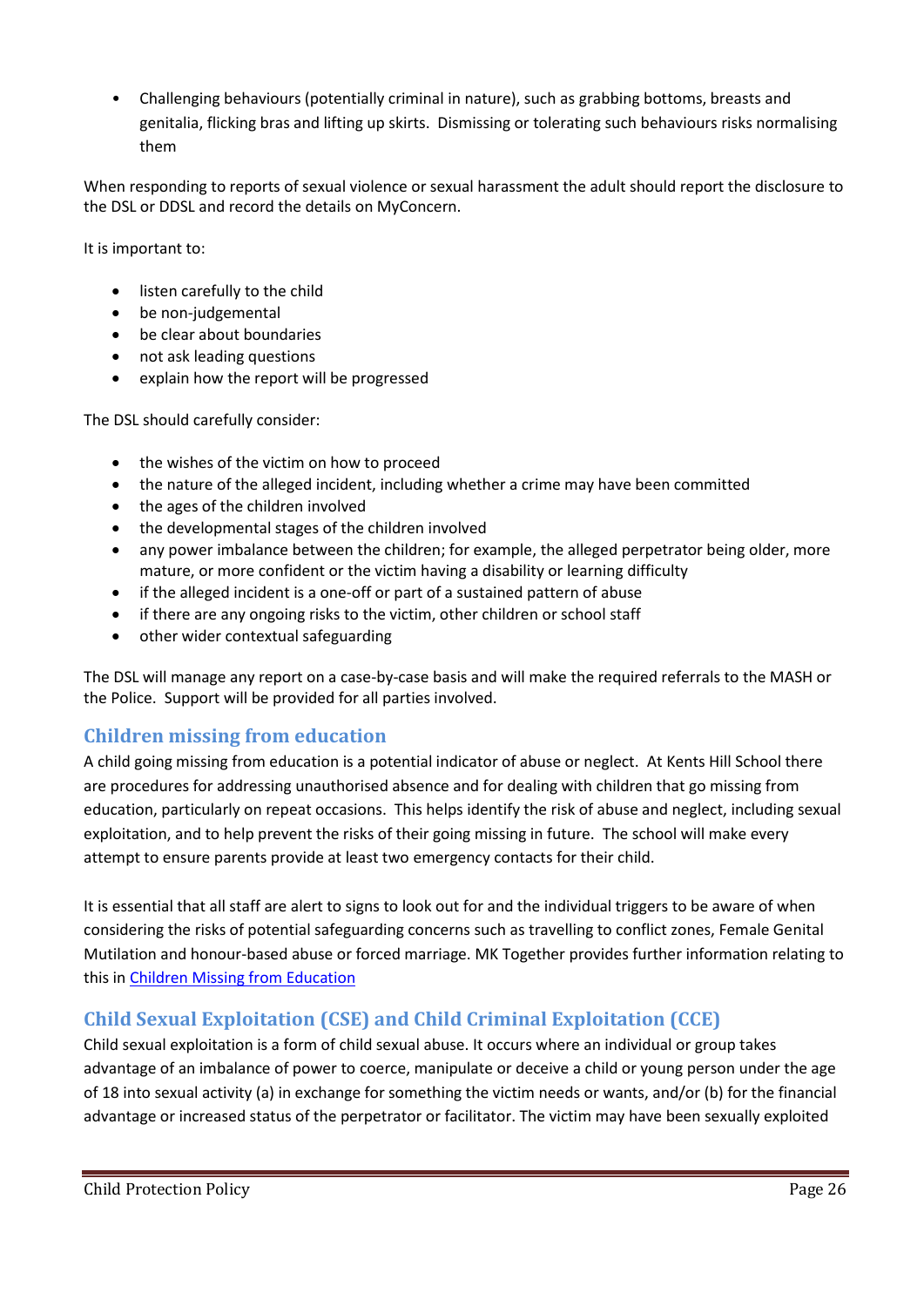even if the sexual activity appears consensual. CSE does not always involve physical contact; it can also occur through the use of technology.

Child Criminal Exploitation occurs where an individual or group takes advantage of an imbalance of power to coerce, control, manipulate or deceive a child or young person under the age of 18 into any criminal activity (a) in exchange for something the victim needs or wants, and/or (b) for the financial advantage o of the perpetrator or facilitator and/or (c) through the threat of violence. The victim may have been criminally exploited even if the activity appears consensual. CCE does not always involve physical contact; it can also occur through the use of technology.

### **County Lines**

County lines is a term used to describe gangs and organised criminal networks involved in exporting illegal drugs (primarily crack cocaine and heroin) into one or more importing areas [within the UK], using dedicated mobile phone lines or other form of "deal line".

Exploitation is an integral part of the county lines offending model with children and vulnerable adults exploited to move [and store] drugs and money. Offenders will often use coercion, intimidation, violence (including sexual violence) and weapons to ensure compliance of victims. Children can be targeted and recruited into county lines in a number of locations including schools, further and higher educational institutions, pupil referral units, special educational needs schools, children's homes and care homes. Children are often recruited to move drugs and money between locations and are known to be exposed to techniques such as 'plugging', where drugs are concealed internally to avoid detection. Children can easily become trapped by this type of exploitation as county lines gangs create drug debts and can threaten serious violence and kidnap towards victims (and their families) if they attempt to leave the county lines network.

One of the ways of identifying potential involvement in county lines are missing episodes (both from home and school), when the victim may have been trafficked for the purpose of transporting drugs and a referral to the National Referral Mechanism103 should be considered. If a child is suspected to be at risk of or involved in county lines, a safeguarding referral should be considered alongside consideration of availability of local services/third sector providers who offer support to victims of county lines exploitation.

Further information on the signs of a child's involvement in county lines is available i[n Home Office guidance](https://assets.publishing.service.gov.uk/government/uploads/system/uploads/attachment_data/file/863323/HOCountyLinesGuidance_-_Sept2018.pdf)

## <span id="page-26-0"></span>**Honour-based Abuse**

Honour-based abuse (HBA) encompasses crimes which have been committed to protect or defend the honour of the family and/or the community, including Female Genital Mutilation (FGM), forced marriage, and practices such as breast ironing. All forms of so called HBA are abuse (regardless of the motivation) and should be handled and escalated as such. All forms of so called HBA are abuse (regardless of the motivation) and should be handled and escalated as such. Where staff are concerned that a child might be at risk of HBA, they must contact the Designated Safeguarding Lead as a matter of urgency.

## <span id="page-26-1"></span>**FGM mandatory reporting duty**

Female genital mutilation refers to procedures that intentionally alter or cause injury to the female genital organs for non-medical reasons. The practice is illegal in the UK.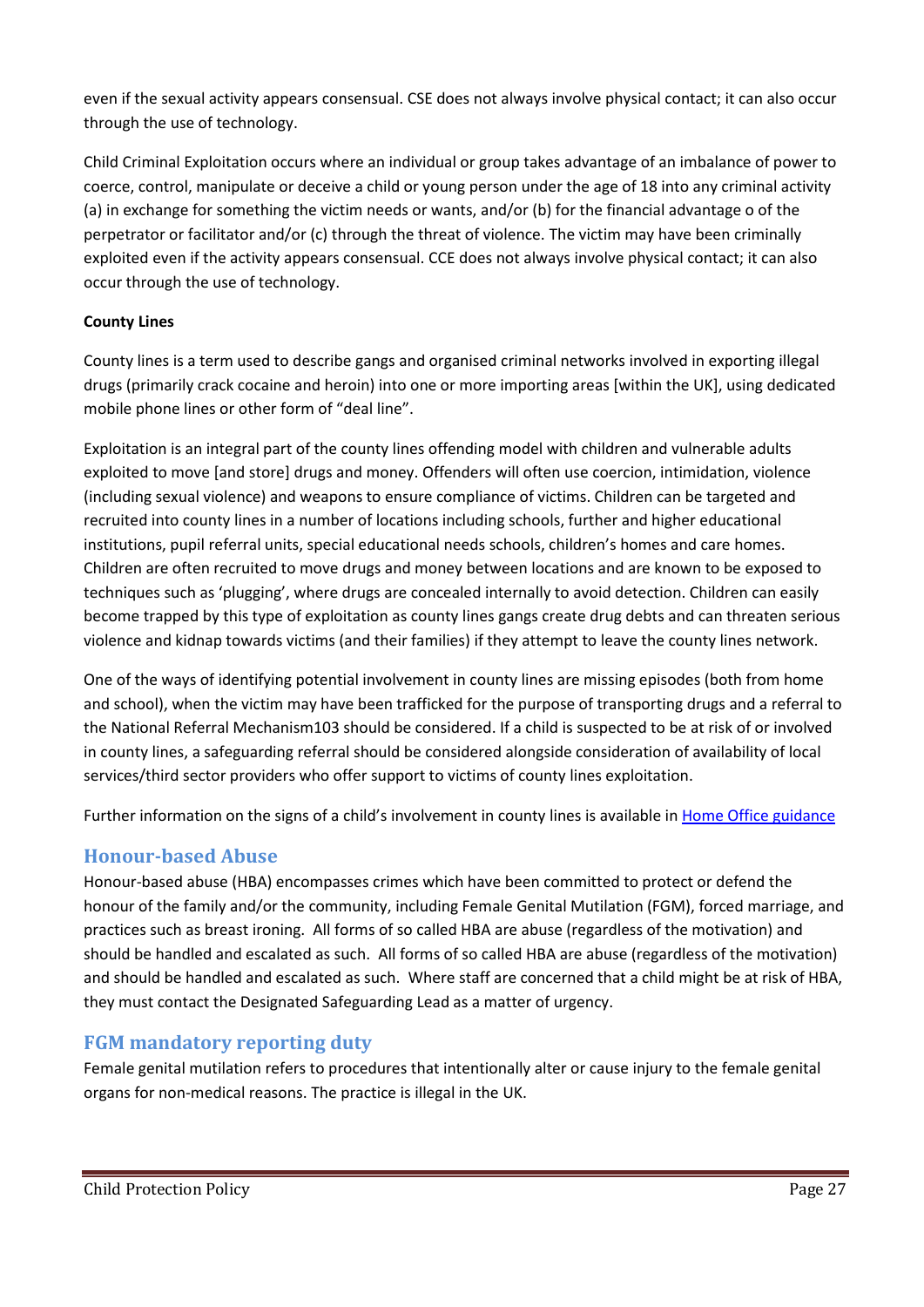FGM typically takes place between birth and around 15 years old; however, it is believed that the majority of cases happen between the ages of 5 and 8.

Risk factors for FGM include:

- Low level of integration into UK society
- Mother or a sister who has undergone FGM
- Girls who are withdrawn from PSHE
- Visiting female elder from the country of origin
- Being taken on a long holiday to the country of origin
- Talk about a 'special' procedure to become a woman

FGM may be likely if there is a visiting female elder, there is talk of a special procedure or celebration to become a woman, or parents wish to take their daughter out-of-school to visit an 'at-risk' country (especially before the summer holidays), or parents who wish to withdraw their children from learning about FGM. Staff should not assume that FGM only happens outside the UK.

Indications that FGM may have already taken place may include:

- Difficulty walking, sitting or standing and may even look uncomfortable
- Spending longer than normal in the bathroom or toilet due to difficulties urinating
- Spending long periods of time away from a classroom during the day with bladder or menstrual problems
- **•** Frequent urinary, menstrual or stomach problems
- Prolonged or repeated absences from school or college, especially with noticeable behaviour changes (e.g. withdrawal or depression) on the girl's return
- Reluctance to undergo normal medical examinations
- Confiding in a professional without being explicit about the problem due to embarrassment or fear
- Talking about pain or discomfort between her legs

Section 5B of the Female Genital Mutilation Act 2003 (as inserted by section 74 of the Serious Crime Act 2015) places a statutory duty upon teachers along with regulated health and social care professionals in England and Wales, to report to the police where they discover (either through disclosure by the victim or visual evidence) that FGM appears to have been carried out on a girl under 18. Those failing to report such cases will face disciplinary sanctions. It will be rare for teachers to see visual evidence, and they should not be examining students, but the same definition of what is meant by "to discover that an act of FGM appears to have been carried out" is used for all professionals to whom this mandatory reporting duty applies. Information on when and how to make a report can be found a[t Mandatory reporting of female genital](https://www.gov.uk/government/publications/mandatory-reporting-of-female-genital-mutilation-procedural-information)  [mutilation procedural](https://www.gov.uk/government/publications/mandatory-reporting-of-female-genital-mutilation-procedural-information) [information](https://www.gov.uk/government/publications/mandatory-reporting-of-female-genital-mutilation-procedural-information)

## **Teachers must personally report to the police cases where they discover that an act of FGM appears to have been carried out.**

Unless the teacher has a good reason not to, they should discuss any such case with the school's Designated Safeguarding Lead who will involve Children's Social Care as appropriate. The duty does not apply in relation to at risk or suspected cases (i.e. where the teacher does not discover that an act of FGM appears to have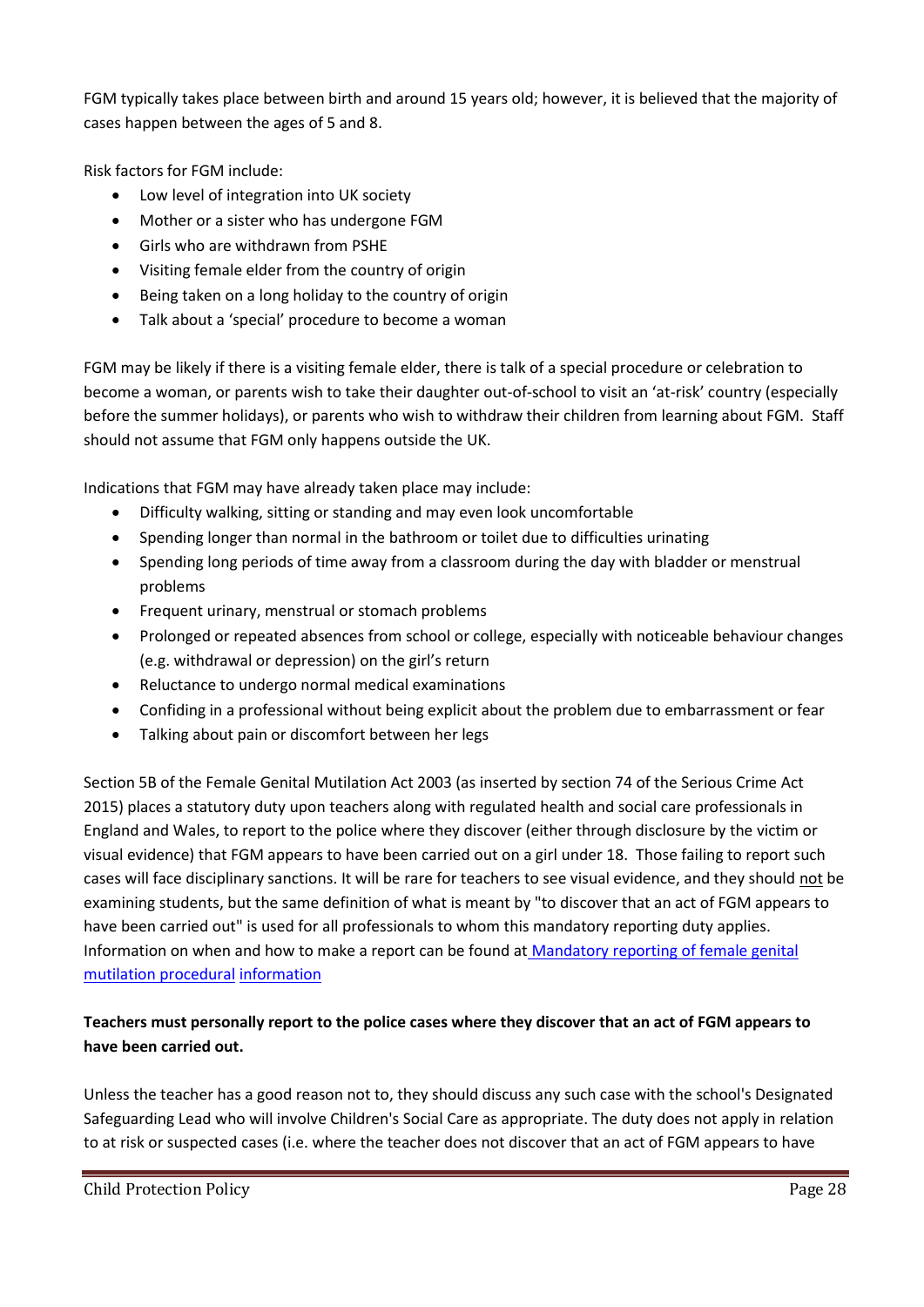been carried out, either through disclosure by the victim or visual evidence) or where the woman is 18 or over. In these cases, teachers should follow school safeguarding procedures.

## <span id="page-28-0"></span>**Forced marriage**

Forcing a person into a marriage is a crime in England and Wales. A forced marriage is one entered into without the full and free consent of one or both parties and where violence, threats or any other form of coercion is used to cause a person to enter into a marriage. Threats can be physical or emotional and psychological. A lack of full and free consent can be where a person does not consent or where they cannot consent (if they have learning disabilities, for example). Nevertheless, some communities use religion and culture as a way to coerce a person into marriage. Schools can play an important role in safeguarding children from forced marriage. [MKSCB Forced Marriage guidance](http://mkscb.procedures.org.uk/ykpxq/assessing-need-and-providing-help/additional-practice-guidance/forced-marriage) 

## <span id="page-28-1"></span>**Preventing radicalisation**

Children are vulnerable to extremist ideology and radicalisation. Similar to protecting children from other forms of harms and abuse, protecting children from this risk is a part of a schools' safeguarding approach.

**Extremism** is the vocal or active opposition to our fundamental values, including democracy, the rule of law, individual liberty and the mutual respect and tolerance of different faiths and beliefs. This also includes calling for the death of members of the armed forces.

**Radicalisation** refers to the process by which a person comes to support terrorism and extremist ideologies associated with terrorist groups.

Early indicators of extremism or radicalisation may include:

- Showing sympathy for extremist causes
- Glorifying violence, especially to other faiths or cultures
- Making remarks or comments about being at extremist events or rallies outside school
- Evidence of possessing illegal or extremist literature
- Advocating messages similar to illegal organisations or other extremist groups
- Out of character changes in dress, behaviour and peer relationships (but there are also very powerful narratives, programmes and networks that young people can come across online so involvement with particular groups may not be apparent.)
- Secretive behaviour
- Online searches or sharing extremist messages or social profiles
- Intolerance of difference, including faith, culture, gender, race or sexuality
- Graffiti, art work or writing that displays extremist themes
- Attempts to impose extremist views or practices on others
- Verbalising anti-Western or anti-British views
- Advocating violence towards others

**Terrorism** is an action that endangers or causes serious violence to a person/people; causes serious damage to property; or seriously interferes or disrupts an electronic system. The use or threat must be designed to influence the government or to intimidate the public and is made for the purpose of advancing a political, religious or ideological cause.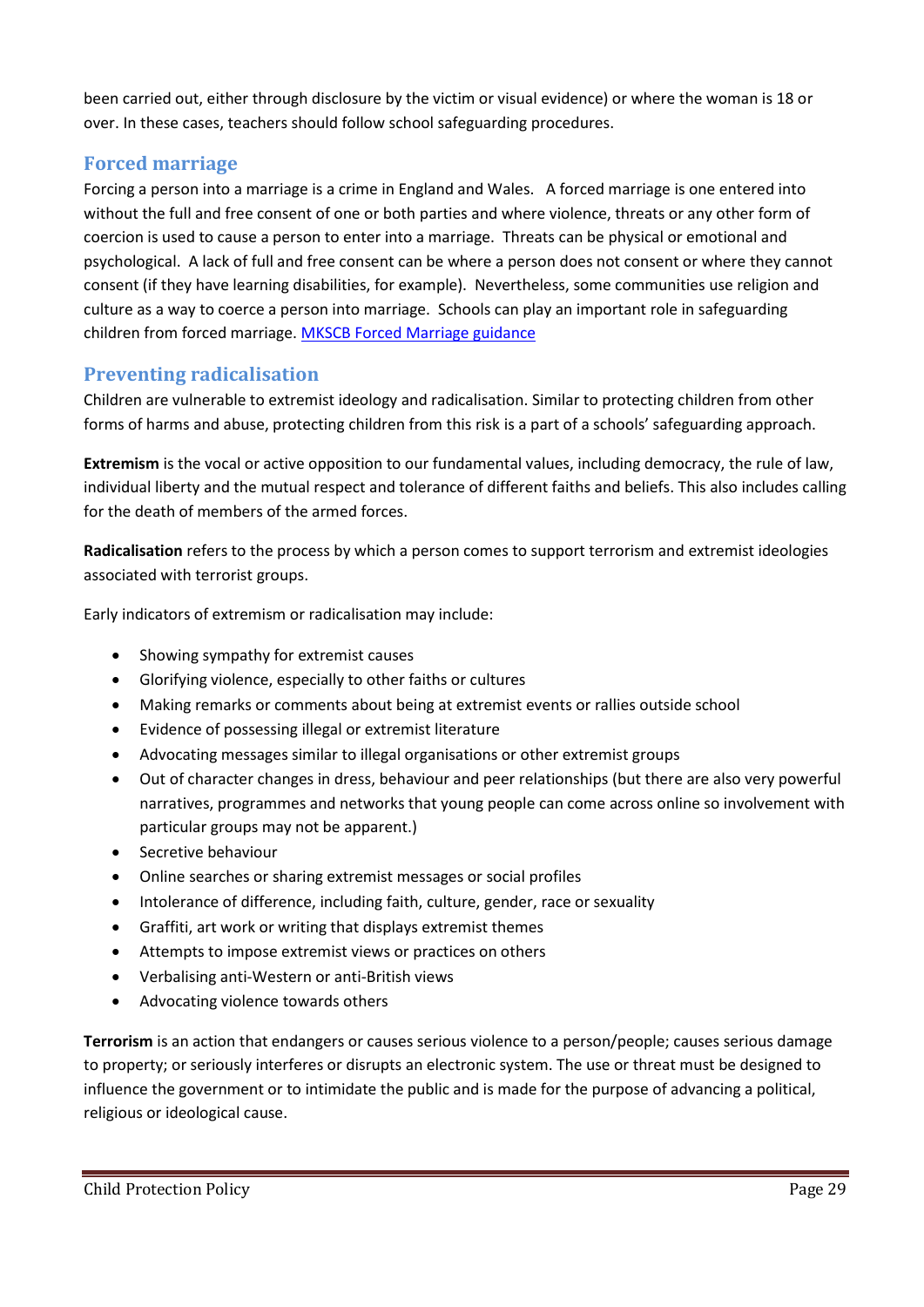There is no single way of identifying whether a child is likely to be susceptible to an extremist ideology. Background factors combined with specific influences such as family and friends may contribute to a child's vulnerability. Similarly, radicalisation can occur through many different methods (social media/internet) and settings. However, it is possible to protect vulnerable people from extremist ideology and intervene to prevent those at risk being radicalised. As with other safeguarding risks, staff should be alert to changes in children's behaviour, which could indicate that they may be in need of help or protection. Staff should use their judgement in identifying children who might be at risk of radicalisation and act proportionately which may include the designated safeguarding lead (or deputy) making a Prevent referral.

## <span id="page-29-0"></span>**Prevent**

From 1 July 2015 specified authorities, including all schools are subject to a duty under section 26 of the Counter-Terrorism and Security Act 2015 to have "due regard to the need to prevent people from being drawn into terrorism". This duty is known as the Prevent duty.

The statutor[y Revised Prevent duty guidance: for England and Wales \(](https://www.gov.uk/government/publications/prevent-duty-guidance)for schools) summarises the requirements on schools in terms of four general themes:

- Schools are expected to assess the risk of children being drawn into terrorism, including support for extremist ideas that are part of terrorist ideology. This means being able to demonstrate both a general understanding of the risks affecting children and young people in the area and a specific understanding of how to identify individual children who may be at risk of radicalisation and what to do to support them. Schools should have clear procedures in place for protecting children at risk of radicalisation. These procedures may be set out in existing safeguarding policies. It is not necessary for schools to have distinct policies on implementing the Prevent duty
- Prevent duty builds on existing local partnership arrangements. For example, governing bodies and proprietors of all schools should ensure that their safeguarding arrangements take into account the policies and procedures of the Local Safeguarding Children Board. Effective engagement with parents *I* the family should also be considered as they are in a key position to spot signs of radicalisation. It is important to assist and advise families who raise concerns and be able to point them to the right support mechanisms. Schools should also discuss any concerns in relation to possible radicalisation with a child's parents in line with the individual school's safeguarding policies and procedures unless they have specific reason to believe that to do so would put the child at risk
- Prevent guidance refers to the importance of Prevent awareness training to equip staff to identify children at risk of being drawn into terrorism and to challenge extremist ideas. Individual schools are best placed to assess the training needs of staff in the light of their assessment of the risk to pupils at the school of being drawn into terrorism. As a minimum, however, schools should ensure that the designated safeguarding lead undertakes Prevent awareness training and is able to provide advice and support to staff on protecting children from the risk of radicalisation
- Schools must ensure that children are safe from terrorist and extremist material when accessing the internet in schools

## <span id="page-29-1"></span>**Channel**

Staff should understand when it is appropriate to make a referral to the Channel programme. Channel is a programme which focuses on providing support at an early stage to people who are identified as being vulnerable to being drawn into terrorism. It provides a mechanism for schools to make referrals if they are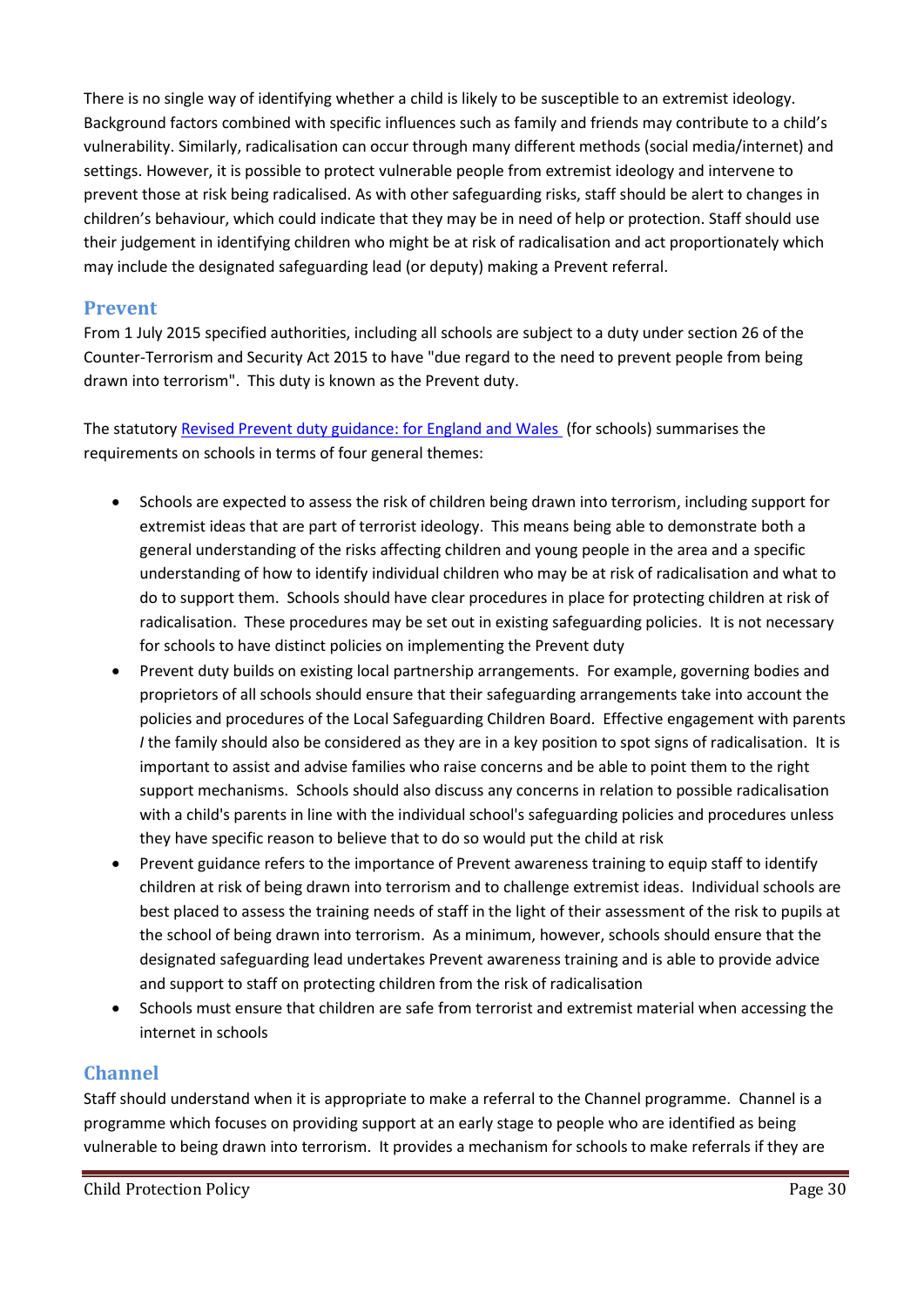concerned that an individual might be vulnerable to radicalisation. An individual's engagement with the programme is entirely voluntary at all stages. In addition to information sharing, if a staff member makes a referral to Channel, they may be asked to attend a Channel panel to discuss the individual referred to determine whether support is required. Channel panels are chaired by the local authority and include the police for the relevant local authority area. Following a referral the panel will assess the extent to which identified individuals are vulnerable to being drawn into terrorism, and, where considered appropriate and necessary consent is obtained, arrange for support to be provided to those individuals.

## <span id="page-30-0"></span>**Domestic abuse**

In April 2021, th[e Domestic Abuse Act \(2021\)](https://www.legislation.gov.uk/ukpga/2021/17/part/1/enacted) received Royal Assent and introduced a statutory definition.

The Domestic Abuse Act 2021 (Part 1) defines domestic abuse as any of the following behaviours, either as a pattern of behaviour, or as a single incident, between two people over the age of 16, who are 'personally connected' to each other:

- Physical or sexual abuse
- Violent or threatening behaviour
- Controlling or coercive behaviour
- Economic abuse (adverse effect of the victim to acquire, use or maintain money or other property; or obtain goods or services)
- Psychological, emotional or other abuse.

People are 'personally connected' when they are, or have been married to each other or civil partners; or have agreed to marry or become civil partners. If the two people have been in an intimate relationship with each other, have shared parental responsibility for the same child, or they are relatives.

The definition of Domestic Abuse applies to children if they see or hear, or experience the effects of, the abuse; and they are related to the abusive person.

Types of domestic abuse include intimate partner violence, abuse by family members, teenage relationship abuse and child/adolescent to parent violence and abuse. Anyone can be a victim of domestic abuse, regardless of sexual identity, age, ethnicity, socio-economic status, sexuality or background and domestic abuse can take place inside or outside of the home.

#### **Operation Encompass**

[Operation Encompass](https://www.operationencompass.org/) operates in the majority of police forces across England. It helps police and schools work together to provide emotional and practical help to children. The system ensures that when police are called to an incident of domestic abuse, where there are children in the household who have experienced the domestic incident, the police will inform the key adult (usually the designated safeguarding lead) in school before the child or children arrive at school the following day. This ensures that the school has up to date relevant information about the child's circumstances and can enable support to be given to the child according to their needs. Kents Hill School receives information from Operation Encompass. The National Domestic Abuse helpline (0808 2000 247) can be called free of charge and in confidence.